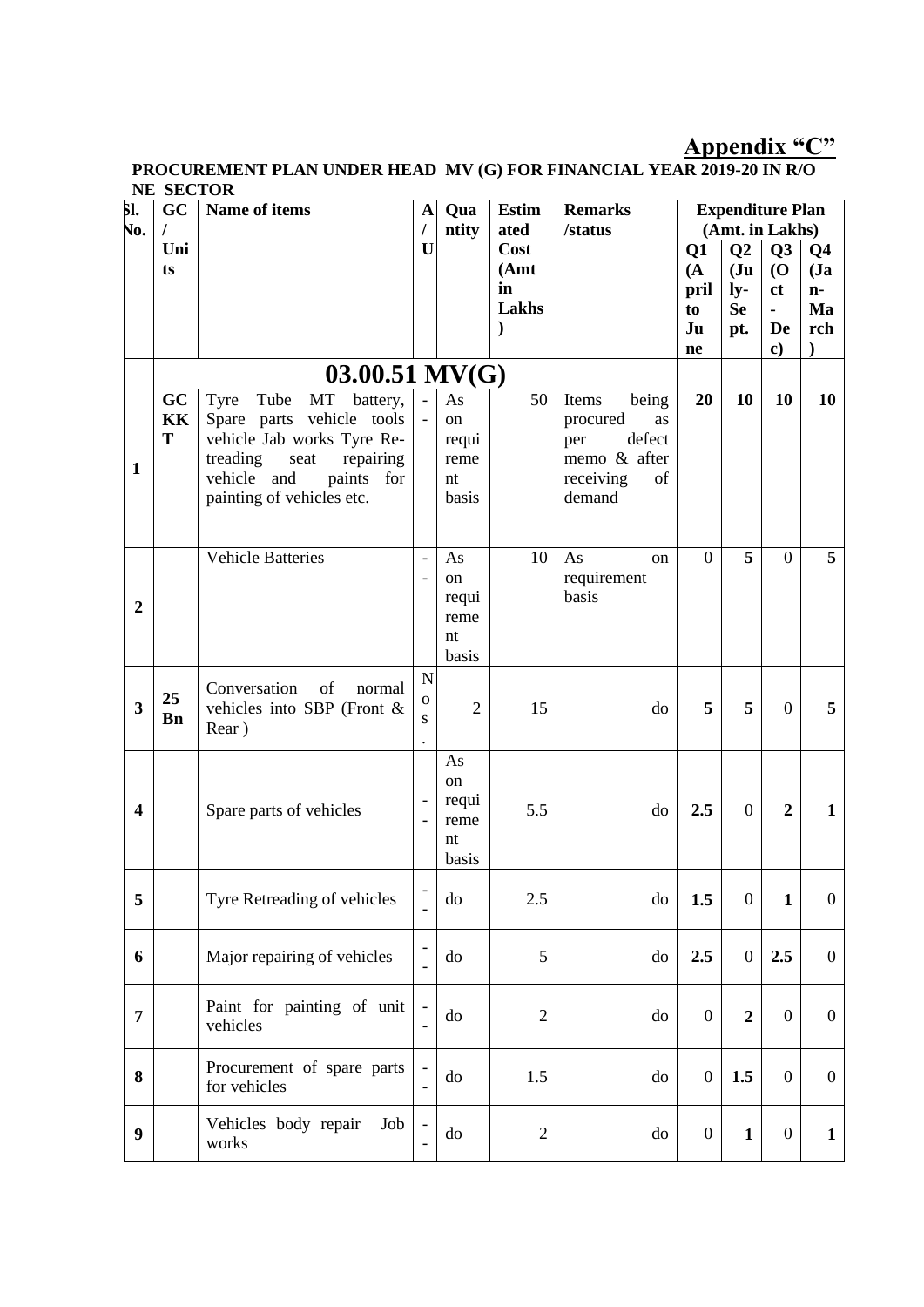| 10 |                  | Purchase of M.T. Work shop<br>tools                                                                                                               | $\overline{\phantom{0}}$ | do       | 2.5                      | do | $\boldsymbol{0}$ | $\boldsymbol{0}$ | 2.5              | $\overline{0}$   |
|----|------------------|---------------------------------------------------------------------------------------------------------------------------------------------------|--------------------------|----------|--------------------------|----|------------------|------------------|------------------|------------------|
| 11 |                  | vehicles batteries                                                                                                                                |                          | do       | $\overline{2}$           | do | $\overline{0}$   | $\overline{0}$   | $\overline{0}$   | $\boldsymbol{2}$ |
| 12 | 31<br><b>Bn</b>  | Spare parts for vehicle as<br>and when defect notice                                                                                              |                          | do       | 10                       | do | 2.5              | 2.5              | 2.5              | 2.5              |
| 13 | 119<br><b>Bn</b> | Spare parts of vehicles                                                                                                                           | ۰                        | do       | $\overline{4}$           | do | $\overline{2}$   | $\mathbf{1}$     | $\mathbf{0}$     | 1                |
| 14 |                  | Spare parts of Moter cycle                                                                                                                        |                          | do       | $\overline{2}$           | do | $\mathbf{1}$     | $\overline{0}$   | $\overline{0}$   | $\mathbf{1}$     |
| 15 |                  | Paint<br>for<br>of<br>painting<br>vehicles                                                                                                        |                          | do       | 1                        | do | $\mathbf{1}$     | $\overline{0}$   | $\mathbf{0}$     | $\overline{0}$   |
| 16 |                  | Repair of vehicle body                                                                                                                            | $\overline{\phantom{0}}$ | do       | 2.5                      | do | 1.5              | $\mathbf{1}$     | $\overline{0}$   | $\overline{0}$   |
| 17 |                  | Vehical running and Major<br>repair with moter cycle                                                                                              |                          | do       | 4.5                      | do | $\boldsymbol{0}$ | 2.5              | $\overline{0}$   | $\boldsymbol{2}$ |
| 18 |                  | Repair of vehicle body                                                                                                                            | $\overline{\phantom{0}}$ | do       | $\overline{2}$           | do | $\boldsymbol{0}$ | $\theta$         | $\mathbf{1}$     | $\mathbf{1}$     |
| 19 |                  | Tyre Retreading of vehicles                                                                                                                       | $\overline{a}$           | do       | $\overline{2}$           | do | $\overline{0}$   | $\overline{0}$   | $\overline{2}$   | $\overline{0}$   |
| 20 |                  | MT work shop Tools                                                                                                                                |                          | do       | 1.5                      | do | $\overline{0}$   | $\overline{0}$   | 1.5              | $\overline{0}$   |
| 21 |                  | Overhauling                                                                                                                                       |                          | do       | 1                        | do | $\boldsymbol{0}$ | $\overline{0}$   | $\mathbf{1}$     | $\mathbf{0}$     |
| 22 |                  | <b>Vehicle Batteries</b>                                                                                                                          | ۰                        | do       | 1.5                      | do | $\overline{0}$   | $\boldsymbol{0}$ | $\boldsymbol{0}$ | 1.5              |
| 23 | 196<br>Bn        | Spare pars of vehicle MT<br>store                                                                                                                 |                          | do       | $\overline{\mathcal{A}}$ | do | $\mathbf{1}$     | $\mathbf{1}$     | $\mathbf{1}$     | $\mathbf{1}$     |
| 24 |                  | Spare parts of moter cycle                                                                                                                        |                          | $\rm do$ | $\overline{2}$           | do | $\mathbf{1}$     | $\Omega$         | $\Omega$         | $\mathbf{1}$     |
| 25 |                  | Tyre Retreading of vehicles                                                                                                                       |                          | do       | 3                        | do | $\mathbf{1}$     | $\mathbf{1}$     | $\overline{0}$   | $\mathbf{1}$     |
| 26 |                  | Vehicle running and major<br>repari with moter cycle                                                                                              |                          | do       | 3.5                      | do | 2.5              | $\overline{0}$   | $\mathbf{1}$     | $\overline{0}$   |
| 27 |                  | Paint<br>for<br>of<br>painting<br>vehicles                                                                                                        |                          | do       | 3                        | do | $\mathbf{1}$     | $\overline{0}$   | $\mathbf{1}$     | $\mathbf{1}$     |
| 28 |                  | Repair of vehicle body                                                                                                                            |                          | do       | $\overline{4}$           | do | 1.5              | 1.5              | $\overline{0}$   | $\mathbf{1}$     |
| 29 |                  | Purchase of M.T. Work shop<br>tools                                                                                                               |                          | do       | 1                        | do | $\overline{0}$   | $\mathbf{0}$     | $\mathbf{1}$     | $\overline{0}$   |
| 30 | 222<br>Bn        | Repaireing/Servicing<br>$% \left( \left( \mathcal{A},\mathcal{A}\right) \right) =\left( \mathcal{A},\mathcal{A}\right)$ of<br>unit/sector vehicle |                          | do       | $\tau$                   | do | $\boldsymbol{2}$ | $\boldsymbol{2}$ | $\overline{2}$   | $\mathbf{1}$     |
| 31 |                  | Purchase of Batteries                                                                                                                             |                          | do       | $\mathbf{2}$             | do | $\mathbf{1}$     | $\boldsymbol{0}$ | $\mathbf{1}$     | $\overline{0}$   |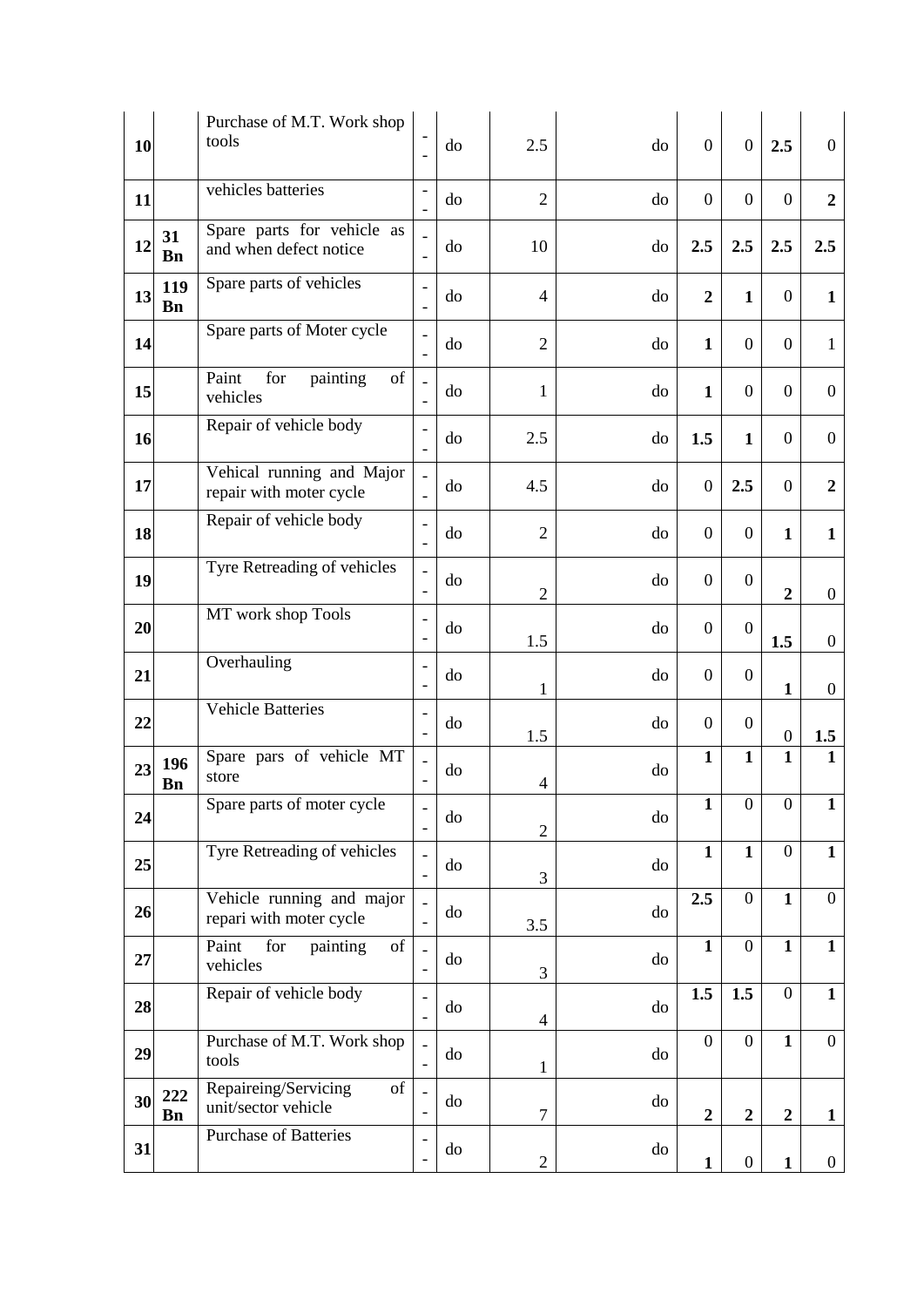| 32 | Purchase of Tyre and tube                | -              | do | ◠     | do               | 1        | 0  |          |    |
|----|------------------------------------------|----------------|----|-------|------------------|----------|----|----------|----|
| 33 | Purchase of spare parts                  | ۰<br>-         | do | 4     | do               | 1        |    |          |    |
| 34 | Purchase of Tools for works<br>shop      | $\overline{a}$ | do | ◠     | do               | 1        | 0  | $\Omega$ |    |
|    |                                          |                |    |       |                  |          |    |          |    |
|    | <b>Total Expenditure Quarter</b><br>wise |                |    | 167.5 | $\boldsymbol{0}$ | 53.<br>5 | 38 | 35       | 41 |

#### **GC GTY :- PRIORITISING ITEMS TO BE PROCURED DURING THE FIN YR 2019-20 UNDER BUDGET HEAD M V (GENL)** S/N Sector/ GC Name of items Qty Estim ate Cost Amt. in Lakhs  $\lambda$ Remar ks /Status Expenditure Plan (Amt in Lakhs) Q1 (April to June) Q2 (July to Sep) Q3 (Oct to Dec) Q4 (Jan to Mar) 1 **10 BN** For maintenance and to up keep Vehicle  $- 3.5$  10 Lakh 6.5 Lakh 6.5 Lakh 3 Lakh 2 Bus conversion of Normal Vehicle to Partial BP Vehicle 01 Nos 3.0 3 Battery 1300 MHD AND 1000 MHD 04 Nos 02 Nos 1.00 4 | Tyre Tubes 11 & Flaps Nos 1000x20 2.5 5 Tyre Tubes & Flaps size Nos 750x16 08 2.0 6 Tyre Tubes 10 & Flaps size Nos 215-750-R-15 1.5 7 For maintenance  $- 3.0$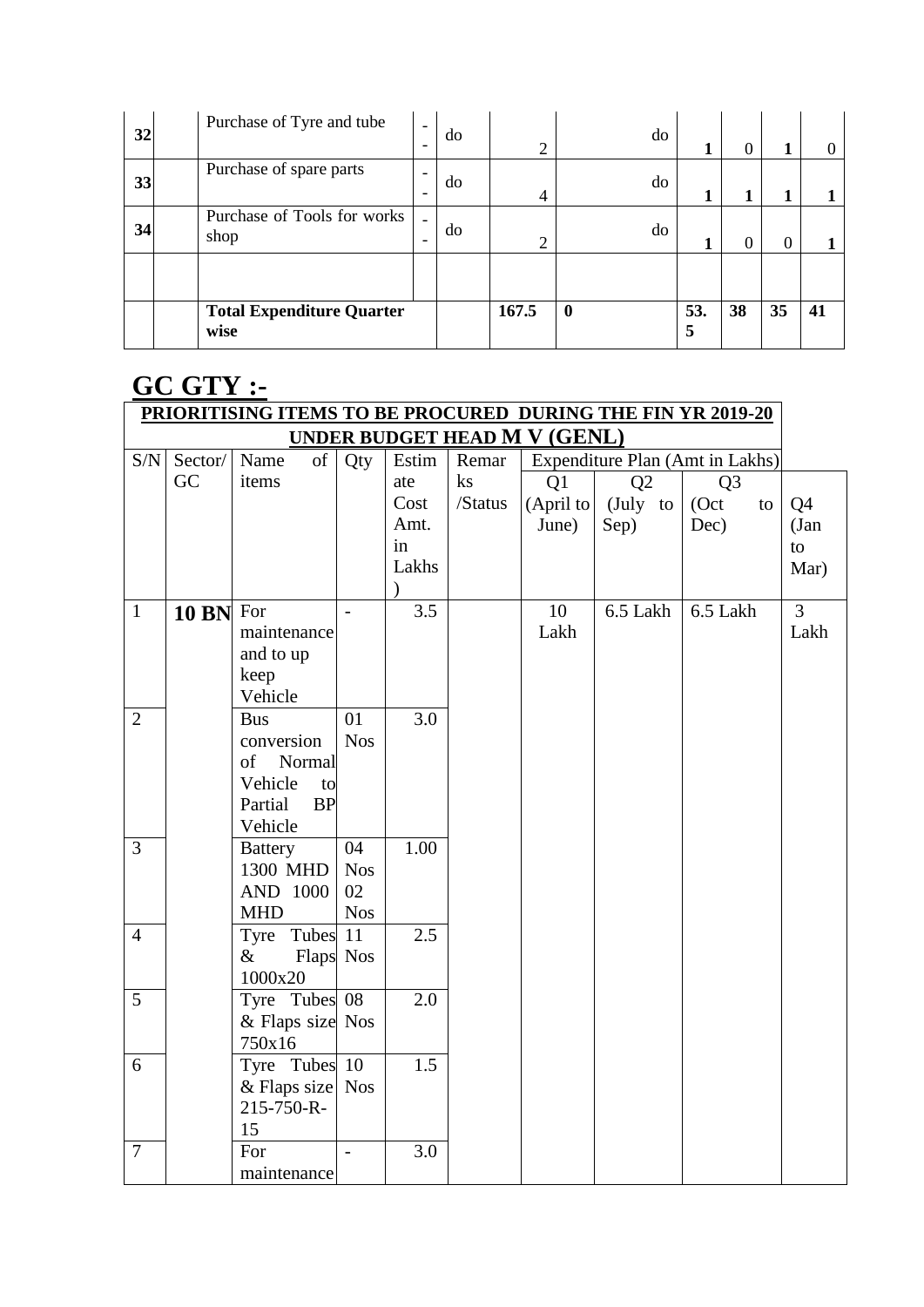|                |       | and<br>to<br>up<br>keep             |                 |                 |     |        |        |        |        |
|----------------|-------|-------------------------------------|-----------------|-----------------|-----|--------|--------|--------|--------|
|                |       | Vehicle                             |                 |                 |     |        |        |        |        |
| 8              |       | Purchase of -                       |                 | 1.0             |     |        |        |        |        |
|                |       | Paints                              |                 |                 |     |        |        |        |        |
| 9              |       | Tube 07<br>Tyre                     |                 | 1.5             |     |        |        |        |        |
|                |       | $\&$<br>Flaps Nos                   |                 |                 |     |        |        |        |        |
|                |       | 1000x20                             |                 |                 |     |        |        |        |        |
| 10             |       | <b>Battery</b>                      | 06              | 1.0             |     |        |        |        |        |
|                |       | 1300 MHD                            | <b>Nos</b>      |                 |     |        |        |        |        |
| 11             |       | For                                 |                 | 3.0             |     |        |        |        |        |
|                |       | maintenance                         |                 |                 |     |        |        |        |        |
|                |       | and to up                           |                 |                 |     |        |        |        |        |
|                |       | keep vehicle                        |                 |                 |     |        |        |        |        |
| 11             |       | First aid box 35                    |                 | 1.0             |     |        |        |        |        |
|                |       | along with Nos                      |                 |                 |     |        |        |        |        |
|                |       | medicine/Mi                         |                 |                 |     |        |        |        |        |
|                |       | <b>SC</b>                           |                 |                 |     |        |        |        |        |
| 12             |       | For                                 | $\blacksquare$  | 2.0             |     |        |        |        |        |
|                |       | maintenance                         |                 |                 |     |        |        |        |        |
|                |       | and<br>to up<br>keep                |                 |                 |     |        |        |        |        |
|                |       | vehicle.                            |                 |                 |     |        |        |        |        |
|                |       | Total (S.No.                        |                 | 26.0            |     |        |        |        |        |
|                |       | 1 to 12) Rs.                        |                 |                 |     |        |        |        |        |
|                |       |                                     |                 |                 |     |        |        |        |        |
| $\mathbf{1}$   |       |                                     | $\overline{04}$ | 20              |     | 9 Lakh | 9 Lakh | 9 Lakh | 8 Lakh |
|                |       | 53 BN Modified for<br>B.P. vehicles |                 |                 |     |        |        |        |        |
| $\overline{2}$ |       | Tyre/Tube/Fl                        | $\overline{10}$ | $\overline{10}$ |     |        |        |        |        |
|                |       | ap                                  | veh.            |                 |     |        |        |        |        |
| $\overline{3}$ |       | <b>BATTERIES</b>                    | 13<br>veh.      | $\overline{2}$  |     |        |        |        |        |
| $\overline{4}$ |       | <b>VEHICLES</b>                     | 51              | $\overline{3}$  |     |        |        |        |        |
|                |       | <b>JOB WORKS</b>                    | veh             |                 |     |        |        |        |        |
|                |       | TOTAL RS.                           |                 | 35              |     |        |        |        |        |
|                |       | (Sl.No.1 to<br>04)                  |                 | Lakh<br>S       |     |        |        |        |        |
| $\mathbf{1}$   | 60 BN | Purchase of                         | 16              | 25              | --  | 10     | 6 Lakh | 4 Lakh | 5 Lakh |
|                |       | Tyre/Tube                           | <b>Nos</b>      | Lakh            |     | Lakh   |        |        |        |
| $\mathbf{2}$   |       | Battery                             | 12              |                 |     |        |        |        |        |
|                |       |                                     | <b>Nos</b>      |                 |     |        |        |        |        |
| $\overline{3}$ |       | Repair of                           |                 |                 |     |        |        |        |        |
|                |       | unit/Sector<br>Vehicles and         |                 |                 |     |        |        |        |        |
|                |       | purchase of                         |                 |                 |     |        |        |        |        |
|                |       | spare parts                         |                 |                 |     |        |        |        |        |
| $\mathbf{1}$   | 128   | 01 No Bus                           | $\frac{1}{2}$   | 32.5            | $-$ | 11     | 8 Lakh | 8 Lakh | 5.5    |
|                | BN    | and 02<br>Medium/Hea                |                 | Lakh            |     | Lakh   |        |        | Lakh   |
|                |       | vy vehicle                          |                 |                 |     |        |        |        |        |
|                |       | Modification                        |                 |                 |     |        |        |        |        |
|                |       | for Semi B.P                        |                 |                 |     |        |        |        |        |
|                |       | with Job<br>Works.                  |                 |                 |     |        |        |        |        |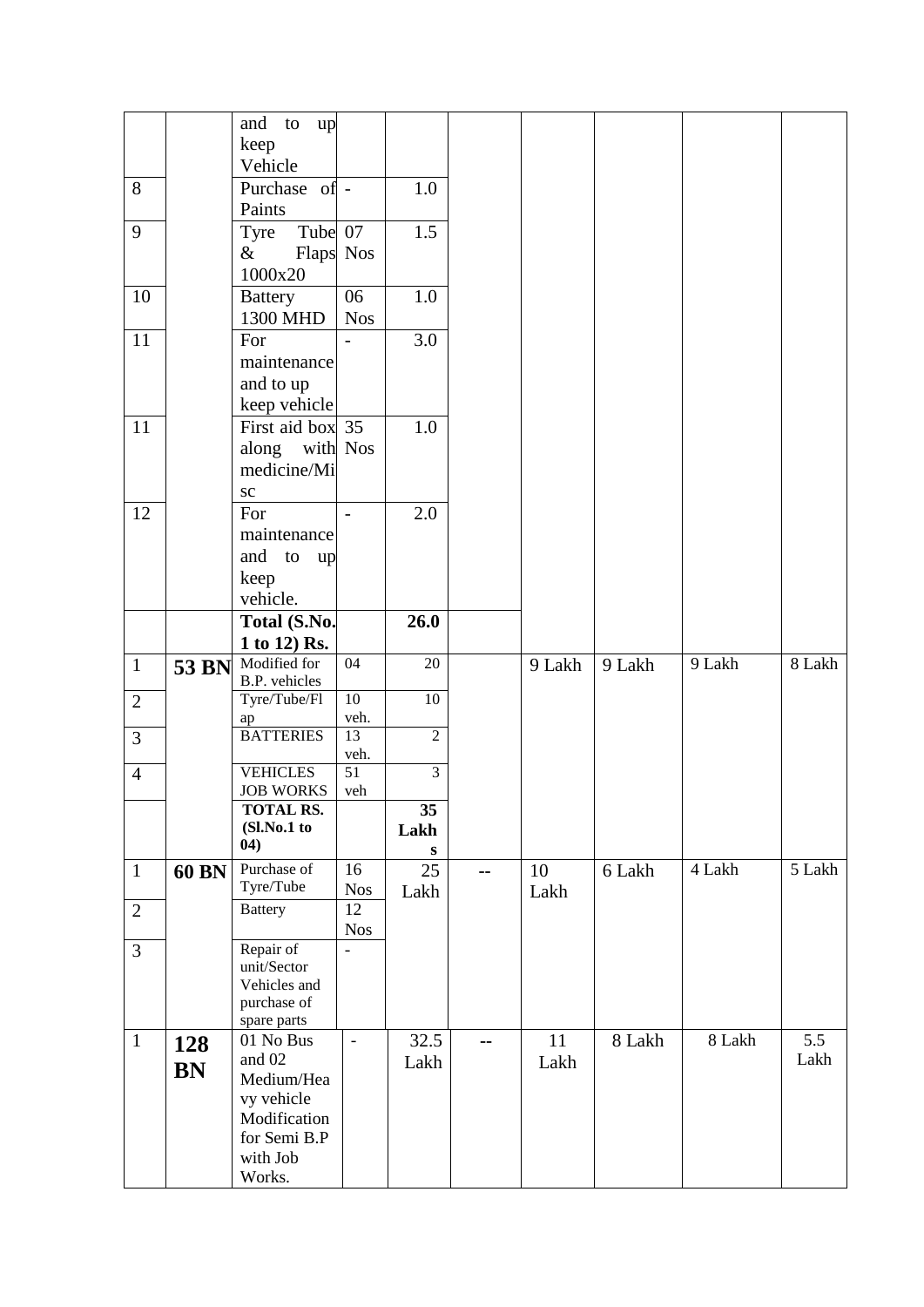| $\overline{2}$ |           | Bus and             | $\overline{\phantom{0}}$ |       |        |        |        |        |
|----------------|-----------|---------------------|--------------------------|-------|--------|--------|--------|--------|
|                |           | Trucks              |                          |       |        |        |        |        |
|                |           | front/rear/bot      |                          |       |        |        |        |        |
|                |           | h side              |                          |       |        |        |        |        |
|                |           | required            |                          |       |        |        |        |        |
|                |           | under run           |                          |       |        |        |        |        |
|                |           |                     |                          |       |        |        |        |        |
|                |           | protection          |                          |       |        |        |        |        |
|                |           | device & Job        |                          |       |        |        |        |        |
|                |           | works               |                          |       |        |        |        |        |
| 3              |           | <b>Unit Vehicle</b> | $\overline{a}$           |       |        |        |        |        |
|                |           | repairs and         |                          |       |        |        |        |        |
|                |           | required Job        |                          |       |        |        |        |        |
|                |           | works               |                          |       |        |        |        |        |
| $\mathbf{1}$   |           | Repairing of        | Job                      | 16600 | 938775 | 672716 | 560871 | 332611 |
|                | 200       | Veh. Regn           | work                     |       |        |        |        |        |
|                | <b>BN</b> | <b>NO-KL-22B-</b>   |                          |       |        |        |        |        |
|                |           | 7678 M/G-           |                          |       |        |        |        |        |
|                |           | H/TOP               |                          |       |        |        |        |        |
| $\overline{2}$ |           | Repairing of        | Job                      | 43000 |        |        |        |        |
|                |           | veh. Regn           | work                     |       |        |        |        |        |
|                |           | NO-AP-              |                          |       |        |        |        |        |
|                |           | 28BB-0599           |                          |       |        |        |        |        |
|                |           | $M/G-413$           |                          |       |        |        |        |        |
| 3              |           | Repairing of        | Job                      | 30100 |        |        |        |        |
|                |           | Veh Regn            | work                     |       |        |        |        |        |
|                |           | NO-DL-9CQ-          |                          |       |        |        |        |        |
|                |           | 2262 M/G-413        |                          |       |        |        |        |        |
| $\overline{4}$ |           | Repairing of        | Job                      | 79250 |        |        |        |        |
|                |           | veh. Regn           | work                     |       |        |        |        |        |
|                |           | NO-HR-66-           |                          |       |        |        |        |        |
|                |           | 5781                |                          |       |        |        |        |        |
|                |           | <b>BOLERO</b>       |                          |       |        |        |        |        |
| 5              |           | Repairing of        | Job                      | 18000 |        |        |        |        |
|                |           | veh. Regn           | work                     |       |        |        |        |        |
|                |           | NO-HR-49D-          |                          |       |        |        |        |        |
|                |           | 6347 Bolero         |                          |       |        |        |        |        |
| 6              |           | Repairing of        | Job                      | 7000  |        |        |        |        |
|                |           | veh. Regn           | work                     |       |        |        |        |        |
|                |           | <b>NO-HR-49E-</b>   |                          |       |        |        |        |        |
|                |           | 1921 Bolero         |                          |       |        |        |        |        |
| $\overline{7}$ |           | Repairing of        | Job                      | 10000 |        |        |        |        |
|                |           | veh. Regn           | work                     |       |        |        |        |        |
|                |           | <b>NO-HR-49E-</b>   |                          |       |        |        |        |        |
|                |           | 5709 Bolero         |                          |       |        |        |        |        |
| 8              |           | Repairing of        | Job                      | 91100 |        |        |        |        |
|                |           | veh. Regn           | work                     |       |        |        |        |        |
|                |           | NO-UP-              |                          |       |        |        |        |        |
|                |           | 32BG-0899           |                          |       |        |        |        |        |
|                |           | <b>INVADER</b>      |                          |       |        |        |        |        |
| 9              |           | Repairing of        | Job                      | 21685 |        |        |        |        |
|                |           | veh. Regn           | work                     |       |        |        |        |        |
|                |           | NO-AP-              |                          |       |        |        |        |        |
|                |           | 28BS-6232           |                          |       |        |        |        |        |
|                |           | <b>TATA SUMO</b>    |                          |       |        |        |        |        |
| 10             |           | Repairing of        | Job                      | 10400 |        |        |        |        |
|                |           | veh. Regn           | work                     |       |        |        |        |        |
|                |           | NO-HR-72B-          |                          |       |        |        |        |        |
|                |           | <b>8419 TATA</b>    |                          |       |        |        |        |        |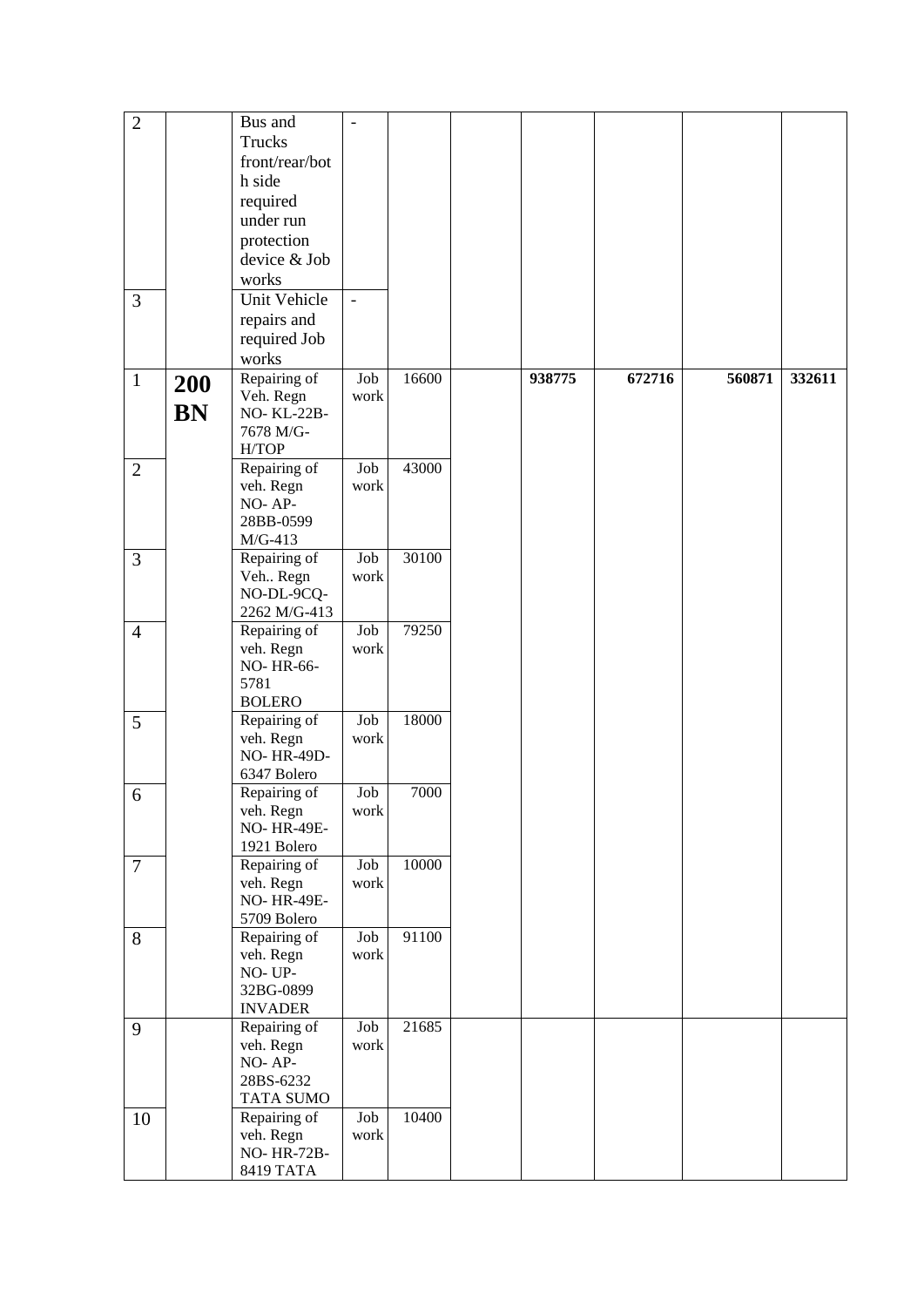|    | <b>SUMO</b>                     |                         |          |  |  |  |
|----|---------------------------------|-------------------------|----------|--|--|--|
| 11 | Repairing of                    | Job                     | 42790    |  |  |  |
|    | veh. Regn                       | work                    |          |  |  |  |
|    | NO-DL-9CQ-                      |                         |          |  |  |  |
|    | 3759 A/CAR                      |                         |          |  |  |  |
| 12 | Repairing of<br>veh. Regn       | Job<br>work             | 30000    |  |  |  |
|    | NO-DL-9CQ-                      |                         |          |  |  |  |
|    | 4296 A/CAR                      |                         |          |  |  |  |
| 13 | Repairing of                    | Job                     | 5000     |  |  |  |
|    | veh. Regn                       | work                    |          |  |  |  |
|    | NO-RJ-                          |                         |          |  |  |  |
|    | 01UA-9970<br><b>BOLERO</b>      |                         |          |  |  |  |
| 14 | Repairing of                    | Job                     | 4000     |  |  |  |
|    | veh. Regn                       | work                    |          |  |  |  |
|    | <b>NO-HR-72B-</b>               |                         |          |  |  |  |
|    | 3240                            |                         |          |  |  |  |
|    | M/CYCLE<br>Repairing of         | Job                     | 51000    |  |  |  |
| 15 | veh. Regn                       | work                    |          |  |  |  |
|    | NO-KL-22A-                      |                         |          |  |  |  |
|    | 0381 TATA-                      |                         |          |  |  |  |
|    | 407                             |                         |          |  |  |  |
| 16 | Repairing of<br>veh. Regn       | Job<br>work             | 53115    |  |  |  |
|    | NO-UP-                          |                         |          |  |  |  |
|    | 15AG-0401                       |                         |          |  |  |  |
|    | <b>TATA-407</b>                 |                         |          |  |  |  |
| 17 | Repairing of                    | ${\rm Job}$             | 14509    |  |  |  |
|    | veh. Regn<br>NO-UP-             | work                    | $\theta$ |  |  |  |
|    | 15AG-0397                       |                         |          |  |  |  |
|    | T/407                           |                         |          |  |  |  |
| 18 | Repairing of                    | Job                     | 11250    |  |  |  |
|    | veh. Regn                       | work                    |          |  |  |  |
|    | NO-AP-                          |                         |          |  |  |  |
|    | 28TA-8463<br><b>TATA-712</b>    |                         |          |  |  |  |
| 19 | Vehicle                         | Paint                   | 14400    |  |  |  |
|    | Paints of                       | S                       | 0        |  |  |  |
|    | various colors                  |                         |          |  |  |  |
| 20 | Repairing of                    | $\overline{\text{Job}}$ | 13700    |  |  |  |
|    | veh. Regn<br>NO-JK-             | work                    | $\Omega$ |  |  |  |
|    | 02AR-9833                       |                         |          |  |  |  |
|    | <b>TATA-712</b>                 |                         |          |  |  |  |
|    | Repairing of                    | Job                     | 32840    |  |  |  |
|    | veh. Regn                       | work                    |          |  |  |  |
|    | <b>NO-HR-55L-</b><br>3910 TATA- |                         |          |  |  |  |
|    | 712                             |                         |          |  |  |  |
| 22 | Repairing of                    | Job                     | 62000    |  |  |  |
|    | veh. Regn                       | work                    |          |  |  |  |
|    | <b>NO-HR-55L-</b>               |                         |          |  |  |  |
|    | 2870 TATA-<br>712               |                         |          |  |  |  |
| 23 | Repairing of                    | Job                     | 37000    |  |  |  |
|    | veh. Regn                       | work                    |          |  |  |  |
|    | <b>NO-HR-55L-</b>               |                         |          |  |  |  |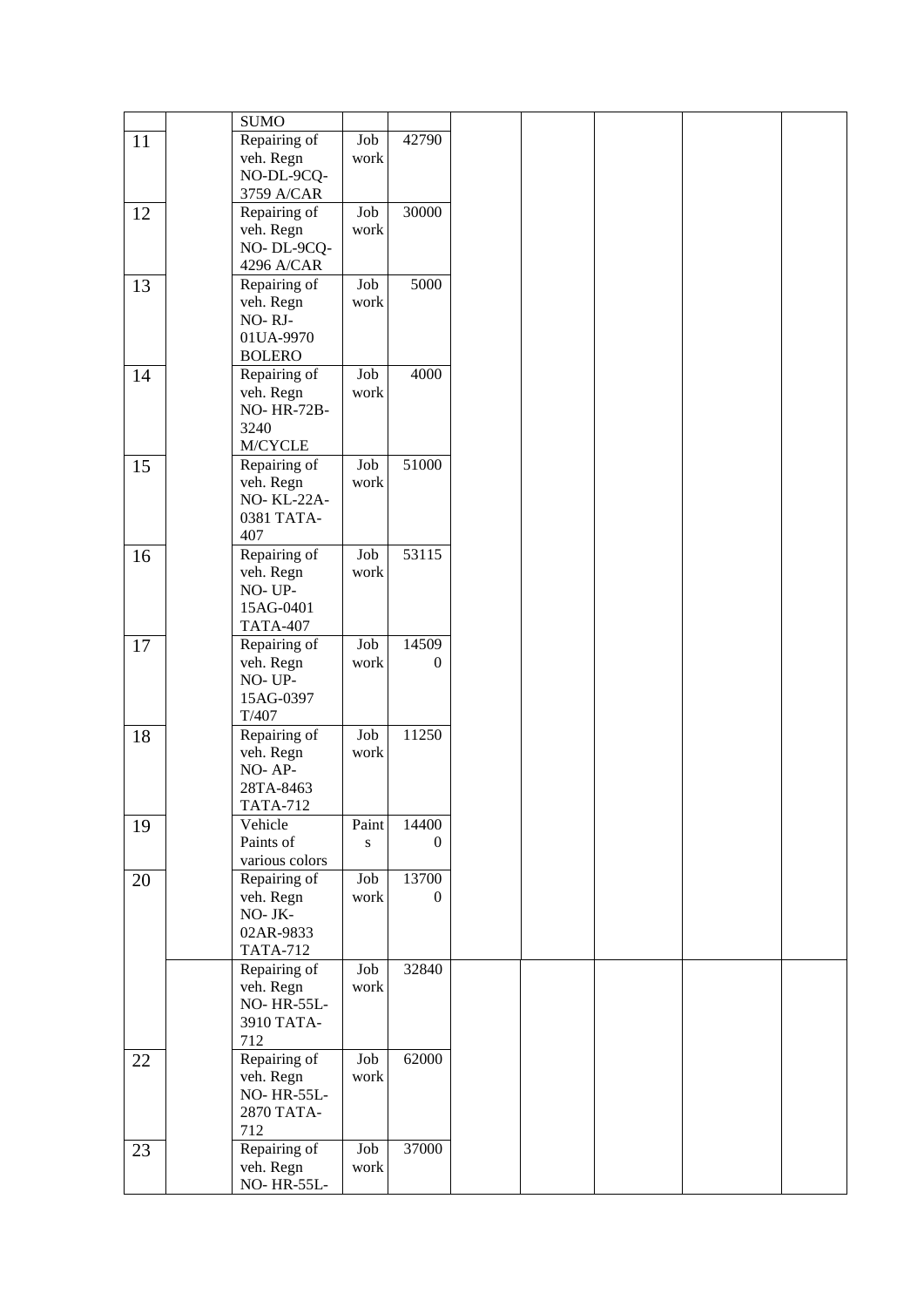|    | 5169 TATA-                |                     |              |
|----|---------------------------|---------------------|--------------|
|    | 712                       |                     |              |
| 24 | Repairing of              | Job                 | 7900         |
|    | veh. Regn                 | work                |              |
|    | <b>NO-HR-68B-</b>         |                     |              |
|    | 4456 SML                  |                     |              |
| 25 | Repairing of              | Job                 | 7000         |
|    | veh. Regn                 | work                |              |
|    | NO-HR-68B-                |                     |              |
|    | 5257 SML                  |                     |              |
| 26 | Repairing of              | Modi                | 30690        |
|    | veh. Regn                 | ficati              | $\mathbf{0}$ |
|    | NO-HR-68B-                | on of<br><b>SBP</b> |              |
|    | 7627 SML                  | $-do-$              | 30265        |
| 27 | Repairing of<br>veh. Regn |                     | $\mathbf{0}$ |
|    | NO-HR-                    |                     |              |
|    | 55AE-2170                 |                     |              |
|    | <b>SML</b>                |                     |              |
| 28 | Repairing of              | Job                 | 21000        |
|    | vehicle                   | work                |              |
|    | Regn.No. UP-              |                     |              |
|    | 22G-0128                  |                     |              |
|    | Eicher mini               |                     |              |
|    | bus                       |                     |              |
| 29 | Repairing of              | Job                 | 6240         |
|    | vehicle                   | work                |              |
|    | Regn.No. HR-              |                     |              |
|    | 68B-8523 S/M              |                     |              |
|    | Mini Bus                  |                     |              |
| 30 | Repairing of              | Job                 | 11000        |
|    | vehicle Regn              | work                |              |
|    | No. HR-68B-               |                     |              |
|    | 8242 Tata                 |                     |              |
|    | Amb.                      |                     |              |
| 31 | Repairing of              | Job                 | 15000        |
|    | vehicle Regn              | work                |              |
|    | No.MH-40-                 |                     |              |
|    | 9573 Tata                 |                     |              |
|    | Truck                     |                     |              |
| 32 | Repairing &               | Job                 | 32000        |
|    | maintenance               | work                |              |
|    | of vehicle<br>No.RJ-01G-  |                     |              |
|    | 7155 Tata                 |                     |              |
|    | Truck                     |                     |              |
| 33 | Repairing &               | Job                 | 45000        |
|    | maintenance               | work                |              |
|    | of vehicle                |                     |              |
|    | No.PB-08BF-               |                     |              |
|    | 7016 Tata                 |                     |              |
|    | Truck                     |                     |              |
|    | Repairing &               | Job                 | 18000        |
| 34 | maintenance               | work                |              |
|    | of vehicle                |                     |              |
|    | No.UP-32BG-               |                     |              |
|    | 0320 Tata                 |                     |              |
|    | Truck                     |                     |              |
| 35 | Repairing &               | Job                 | 89410        |
|    | maintenance               | work                |              |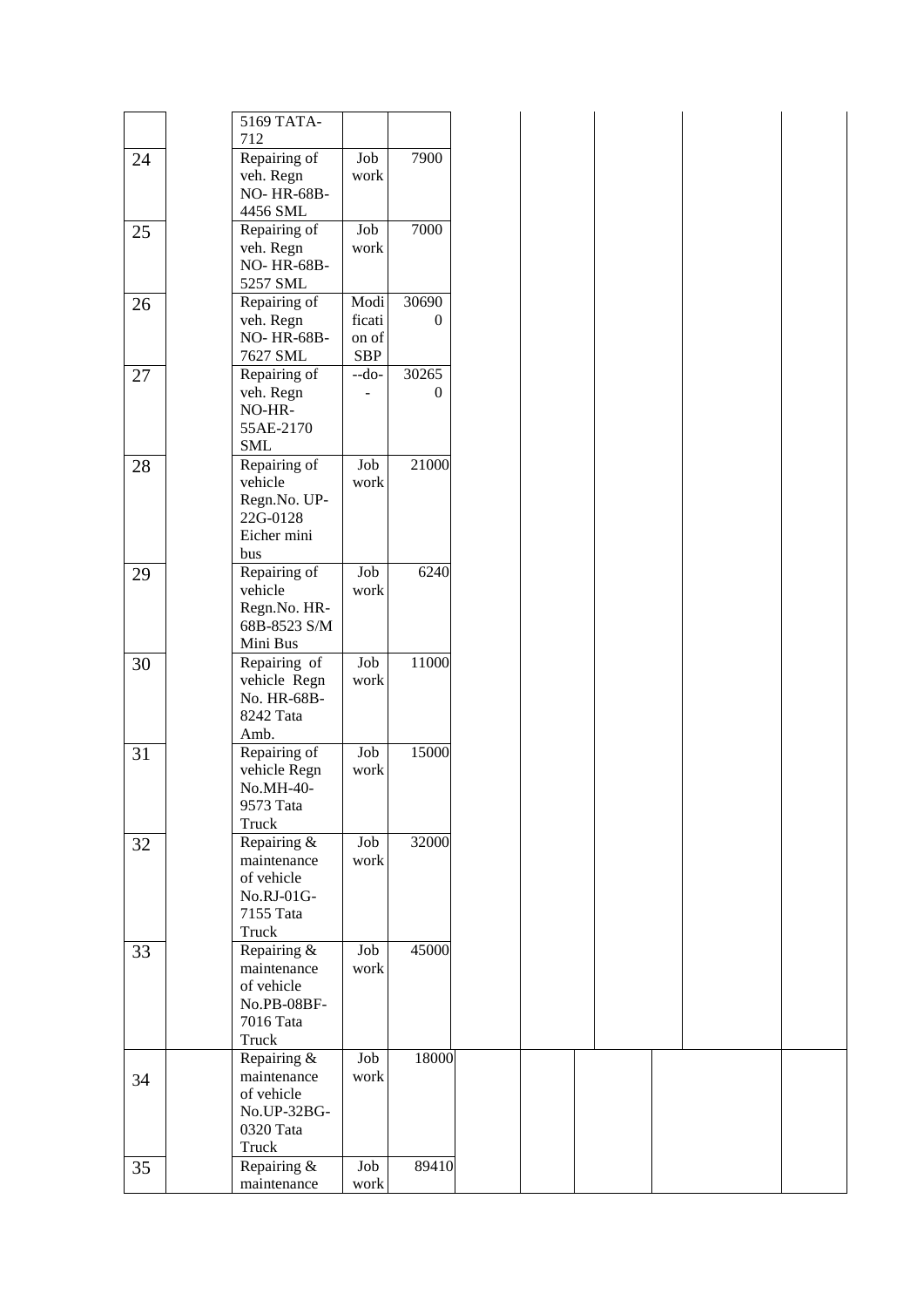|        | of vehicle                  |                   |         |
|--------|-----------------------------|-------------------|---------|
|        | No.JK-02AU-                 |                   |         |
|        | 6128 Tata                   |                   |         |
|        |                             |                   |         |
|        | Truck                       |                   |         |
| 36     | Repairing $\overline{\&}$   | Job               | 247927  |
|        | maintenance                 | work              |         |
|        | of vehicle                  |                   |         |
|        |                             |                   |         |
|        | N.o.HR-55H-                 |                   |         |
|        | 1257 Tata                   |                   |         |
|        | Truck                       |                   |         |
| 37     | Repairing &                 | Job               | 6055    |
|        |                             |                   |         |
|        | maintenance                 | work              |         |
|        | of vehicle                  |                   |         |
|        | No.HR-68B-                  |                   |         |
|        | 0240 Tata                   |                   |         |
|        | Truck                       |                   |         |
|        |                             |                   |         |
| 38     | Repairing &                 | $_{\mathrm{Job}}$ | 33218   |
|        | maintenance                 | work              |         |
|        | of vehicle                  |                   |         |
|        | No.HR-68A-                  |                   |         |
|        |                             |                   |         |
|        | 6892                        |                   |         |
|        | A/leyland                   |                   |         |
| 39     | Repairing &                 | $_{\rm Job}$      | 29241   |
|        | maintenance                 | work              |         |
|        |                             |                   |         |
|        | of vehicle                  |                   |         |
|        | No.HR-68A-                  |                   |         |
|        | 7302                        |                   |         |
|        | A/Leyland                   |                   |         |
|        |                             |                   |         |
| 40     | Repairing &                 | Job               | 36846   |
|        | maintenance                 | work              |         |
|        | of vehicle                  |                   |         |
|        |                             |                   |         |
|        | No.MH-40-                   |                   |         |
|        | 9555 Tata bus               |                   |         |
| 41     | Repairing &                 | Job               | 18550   |
|        | maintenance                 | work              |         |
|        |                             |                   |         |
|        | of vehicle                  |                   |         |
|        | No.JH-01AU-                 |                   |         |
|        | 3102 Tata bus               |                   |         |
|        | Repairing &                 | Job               | 15010   |
| $42\,$ |                             |                   |         |
|        | maintenance                 | work              |         |
|        | of vehicle                  |                   |         |
|        | No.HR-55G-                  |                   |         |
|        |                             |                   |         |
|        | 1491 Tata Bus               |                   |         |
| 43     | Repairing &                 | Job               | 12096   |
|        | maintenance                 | work              |         |
|        | of vehicle                  |                   |         |
|        |                             |                   |         |
|        | No.JK-02AJ-                 |                   |         |
|        | 8490 Tata bus               |                   |         |
|        | Repairing &                 | Job               | 156170  |
|        |                             |                   |         |
|        | maintenance                 | work              |         |
|        | of vehicle                  |                   |         |
|        | No.TN-37BD-                 |                   |         |
|        |                             |                   |         |
|        | 2644 T/water                |                   |         |
|        | truck                       |                   |         |
| 45     | Repairing &                 | Job               | 5540    |
|        | maintenance of              |                   |         |
|        |                             | work              |         |
|        | vehicle No.RJ-              |                   |         |
|        | 01GB-9382                   |                   |         |
|        |                             |                   |         |
|        |                             |                   |         |
|        | <b>T/TRUCK</b><br>total rs. |                   | 2504973 |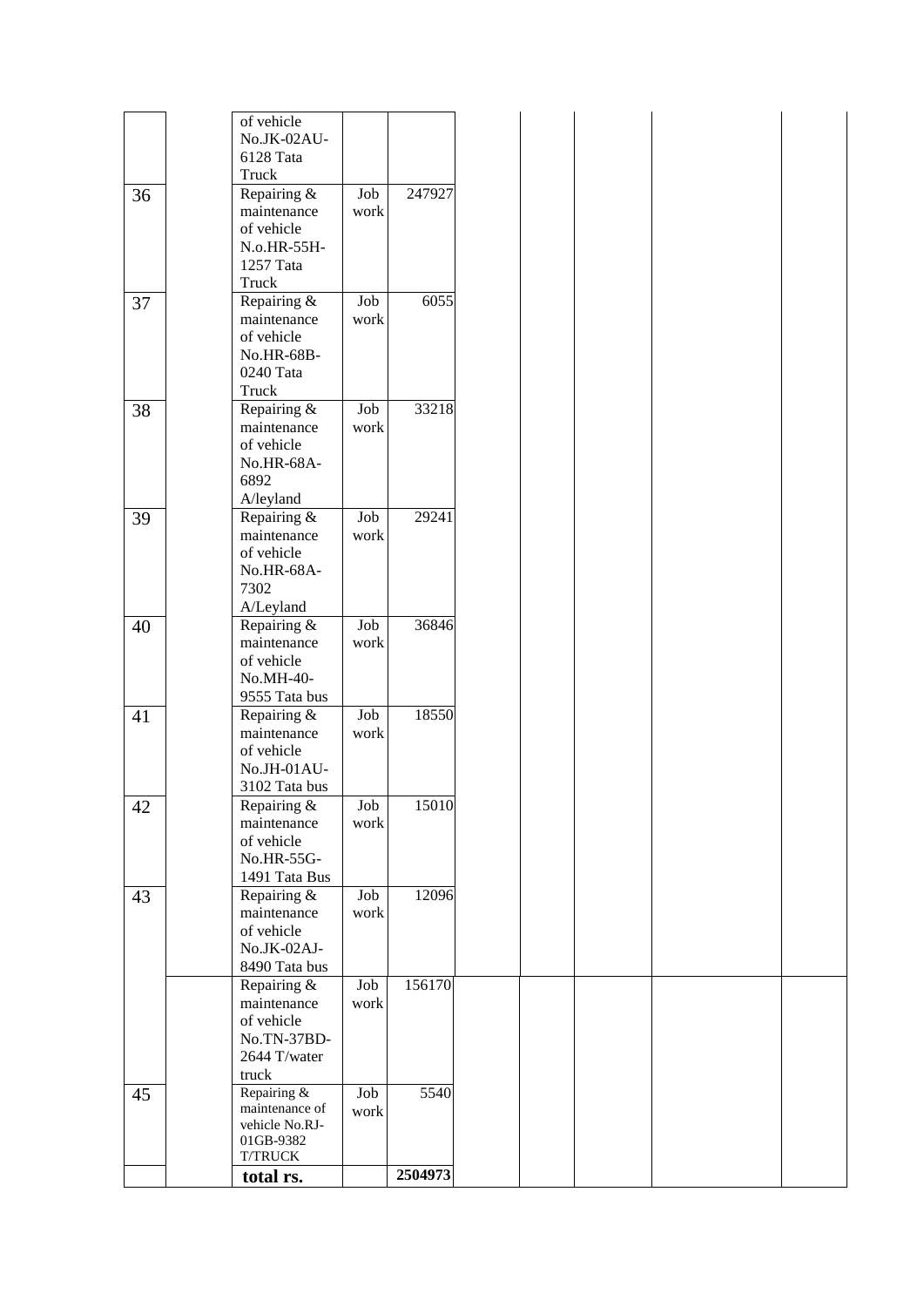| (sl.no.1 to |  |  |  |  |
|-------------|--|--|--|--|
| ╺           |  |  |  |  |
| ≖◡<br>__    |  |  |  |  |

# **GC GTY**

|                | PRIORITISING ITEMS AS PRIORITY 1 TO BE PROCURED DURING THE FIN YR 2019-20 |                         |       |       |                                    |         |         |          |           |                |                                  |         |
|----------------|---------------------------------------------------------------------------|-------------------------|-------|-------|------------------------------------|---------|---------|----------|-----------|----------------|----------------------------------|---------|
|                |                                                                           |                         |       |       | <b>UNDER BUDGET HEAD MV (GENL)</b> |         |         |          |           |                |                                  |         |
| S/N            | Sector/GC Name                                                            | of                      | Qty   |       | Estimate                           |         | Remarks |          |           |                | Expenditure Plan (Amt in Rupees) |         |
|                |                                                                           | items                   |       | Cost  |                                    | /Status |         |          | Q1 (April | Q2             |                                  | Q4      |
|                |                                                                           |                         |       |       | Amt. in                            |         |         | to June) |           | (July)         | Q <sub>3</sub>                   | (Jan to |
|                |                                                                           |                         |       |       | Lakhs)                             |         |         |          |           | to Sep)        | €<br>Oct                         | March)  |
|                |                                                                           |                         |       |       |                                    |         |         |          |           |                | to                               |         |
|                |                                                                           |                         |       |       |                                    |         |         |          |           |                | Dec)                             |         |
|                |                                                                           |                         |       |       |                                    |         |         |          |           |                |                                  |         |
| $\mathbf{1}$   |                                                                           | <b>Spare Parts</b>      | ---   |       | 500000                             |         |         | Rs.      |           | Rs.            |                                  |         |
|                |                                                                           | for various             |       |       |                                    |         |         |          | 500000/   | 300000         |                                  |         |
|                |                                                                           | vehicles                |       |       |                                    |         |         |          |           |                |                                  |         |
| $\overline{2}$ |                                                                           | Job work of             | $---$ |       | 300000                             |         |         |          |           |                |                                  |         |
|                |                                                                           | Vehicles<br>Total (     |       |       |                                    |         |         |          |           |                |                                  |         |
|                |                                                                           | Sl.No. 1 to             |       |       | 800000                             |         |         |          |           |                |                                  |         |
|                |                                                                           | $\mathbf{2}$            |       |       |                                    |         |         |          |           |                |                                  |         |
|                | PRIORITISING ITEMS AS PRIORITY 2 TO BE PROCURED DURING THE FIN YR 2019-20 |                         |       |       |                                    |         |         |          |           |                |                                  |         |
|                | <b>UNDER BUDGET HEAD MV (GENL)</b>                                        |                         |       |       |                                    |         |         |          |           |                |                                  |         |
| S/N            |                                                                           | Sector/GC Name of items |       | Qty   | Estimate                           |         | Remarks |          |           |                | Expenditure Plan (Amt in         |         |
|                |                                                                           |                         |       |       | Cost                               |         | /Status |          |           |                | Rupees)                          |         |
|                |                                                                           |                         |       |       | Amt. in                            |         |         |          | Q1        |                | Q <sub>3</sub>                   | Q4      |
|                |                                                                           |                         |       |       | Lakhs)                             |         |         |          | (April    | Q <sub>2</sub> | Oct<br>$\left($                  | (Jan to |
|                |                                                                           |                         |       |       |                                    |         |         |          | to        |                | to Dec)                          | March)  |
|                |                                                                           |                         |       |       |                                    |         |         |          | June)     | (July          |                                  |         |
|                |                                                                           |                         |       |       |                                    |         |         |          |           | to<br>Sep)     |                                  |         |
|                |                                                                           |                         |       |       |                                    |         |         |          |           |                |                                  |         |
| 3              |                                                                           | Other                   |       | $---$ | 400000                             |         |         |          |           |                |                                  | Rs.     |
|                |                                                                           | Miscellaneous           |       |       |                                    |         |         |          |           |                | Rs.<br>400000                    | 300000  |
|                |                                                                           | items                   |       |       |                                    |         |         |          |           |                |                                  |         |
| $\overline{4}$ |                                                                           | Job work of             |       | $---$ | 300000                             |         | ---     |          | ---       |                |                                  |         |
|                |                                                                           | Vehicles                |       |       |                                    |         |         |          |           |                |                                  |         |
|                |                                                                           | Total (Sl.No. 3         |       |       | 700000                             |         | ---     |          |           |                |                                  |         |
|                |                                                                           | to 4) Rs.               |       |       |                                    |         |         |          |           |                |                                  |         |
|                |                                                                           | G-Total (Sl.No.         |       |       | 1500000                            |         |         |          |           |                |                                  |         |
|                |                                                                           | 1 to 4 ) Rs.            |       |       |                                    |         |         |          |           |                |                                  |         |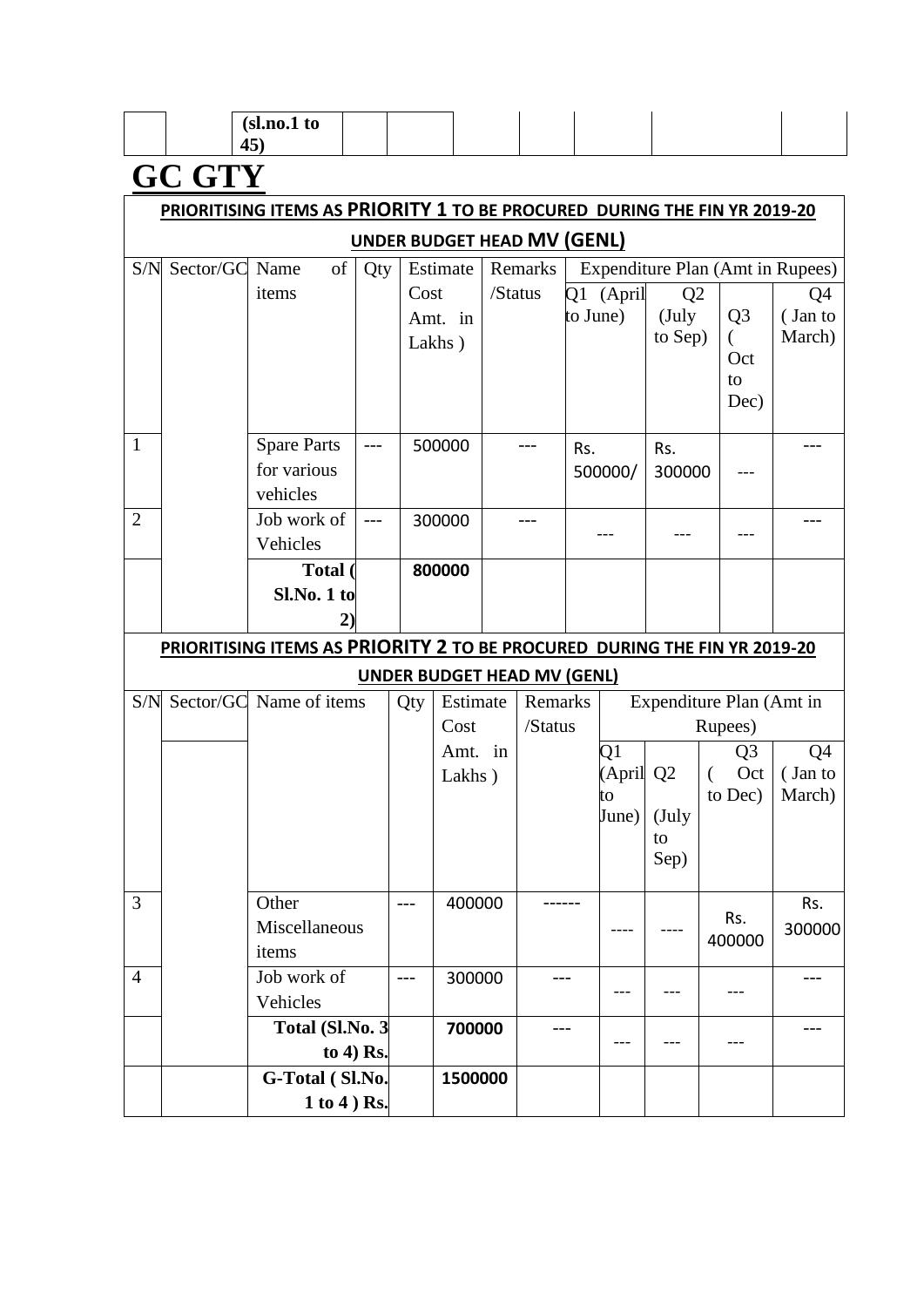### **GC SLR**

|    | 03.00.51 M&V (V) $95 \, BN$              |                               |                    |                                               |                          |                                           |                                               |       |  |  |  |  |
|----|------------------------------------------|-------------------------------|--------------------|-----------------------------------------------|--------------------------|-------------------------------------------|-----------------------------------------------|-------|--|--|--|--|
|    | MT<br>workshop                           | $-$                           | 50,000             |                                               |                          | 40,565                                    |                                               | 9,435 |  |  |  |  |
| 01 | tools                                    |                               |                    |                                               |                          |                                           |                                               |       |  |  |  |  |
| 01 | Battery size-<br>180 AH                  | 01 No.                        | 28,000             | 28,000                                        | $-$                      | $-$                                       | --                                            |       |  |  |  |  |
| 02 | Battery size-<br>150 AH                  | 04<br><b>Nos</b>              | 1,10,000           | 27,500                                        | 55,000                   | 27,500                                    |                                               |       |  |  |  |  |
| 03 | Battery size-<br>130 AH                  | 03<br><b>Nos</b>              | 60,000             |                                               | 60,000                   | $-$                                       |                                               |       |  |  |  |  |
| 04 | Battery size-                            | 02                            | 38,000             | 38,000                                        | $-$                      |                                           |                                               |       |  |  |  |  |
|    | 120 AH                                   | <b>Nos</b>                    |                    |                                               |                          | --                                        |                                               |       |  |  |  |  |
| 05 | Battery size-<br>80/88 AH                | 02<br><b>Nos</b>              | 25,000             | 25,000                                        | $- -$                    | --                                        | $-$                                           |       |  |  |  |  |
| 06 | Battery size-<br><b>70 AH</b>            | 01 No.                        | 10,000             | 10,000                                        | $\overline{a}$           | $-$                                       | $-$                                           |       |  |  |  |  |
| 07 | Battery size-<br>65 AH                   | 06<br><b>Nos</b>              | 36,000             | 30,000                                        | $- -$                    | $-$                                       | 6,000                                         |       |  |  |  |  |
| 08 | Battery size-<br>04AH                    | 01 No.                        | 1,200              | $\mathord{\hspace{1pt}\text{--}\hspace{1pt}}$ | $\overline{\phantom{m}}$ | $\mathrel{{-}\mathrel{{-}}\mathrel{{-}}}$ | 1200                                          |       |  |  |  |  |
| 09 | Tyre/tubes/<br>flaps size-<br>90x90-49p  | 02<br><b>Nos</b>              | 2,000              | $\mathord{\hspace{1pt}\text{--}\hspace{1pt}}$ | 2,000                    | $-$                                       | $-$                                           |       |  |  |  |  |
| 10 | Tyre/tubes/<br>flaps size-<br>215/75-R15 | 03<br><b>Nos</b>              | 30,000             | 30,000                                        | $\overline{\phantom{m}}$ | --                                        | --                                            |       |  |  |  |  |
| 11 | Tyre/tubes/<br>flaps size-<br>900X20     | $\overline{12}$<br><b>Nos</b> | 1,96,000           | --                                            | $-$                      | 98,000                                    | 98,000                                        |       |  |  |  |  |
| 12 | Tyre/tubes/<br>flaps size-<br>7.50x16    | 07<br><b>Nos</b>              | 95,600             | 95,600                                        | --                       | --                                        | --                                            |       |  |  |  |  |
| 13 | Tyre/tubes/<br>flaps size-<br>1000x20    | 07<br><b>Nos</b>              | 1,10,000           | 1,10,000                                      | $- -$                    | $-$                                       | $-$                                           |       |  |  |  |  |
| 14 | Tyre re-<br>treading size-<br>7.50x16    | $\overline{07}$<br><b>Nos</b> | 21,000             | --                                            | $\overline{\phantom{a}}$ | $-$                                       | 21,000                                        |       |  |  |  |  |
| 15 | Tyre re-<br>treading size-<br>900x20     | 07<br><b>Nos</b>              | 32,200             | $- -$                                         | --                       | --                                        | 32,200                                        |       |  |  |  |  |
| 16 | Welding<br>machine<br>(dry)<br>type)     | 01 No.                        | 12,000             | 12,000                                        | $\mathcal{L} =$          | --                                        | --                                            |       |  |  |  |  |
| 17 | Battery charger<br>set 72 volt           | $01$ No. $\,$                 | 17,000             | 17,000                                        | $- -$                    | $-$                                       | $\overline{\phantom{a}}$                      |       |  |  |  |  |
| 18 | bit<br>Drill<br>complete set             | 01 Set                        | 800                | 800                                           | $\mathcal{L} =$          | $-$                                       | $- -$                                         |       |  |  |  |  |
| 19 | Hammer<br>1,LBS, 15 LBS,                 | 01<br>each                    | 1,000              | 1,000                                         | $\mathcal{L} =$          | $-$                                       | $- -$                                         |       |  |  |  |  |
| 20 | Fitter tools box                         | 07                            | 1,500              | 1,500                                         | $\overline{a}$           | $-$                                       | $\mathcal{L} =$                               |       |  |  |  |  |
|    | (flexible<br>type<br>with pad lock)      | <b>Nos</b>                    |                    |                                               |                          |                                           |                                               |       |  |  |  |  |
| 21 | Hydrometer                               | $01\ \mathrm{No}$             | 300                | 300                                           | $\overline{\phantom{a}}$ | $-$                                       | $\mathord{\hspace{1pt}\text{--}\hspace{1pt}}$ |       |  |  |  |  |
| 22 | Pipe<br>wrench                           | 03                            | $\overline{3,000}$ | $\overline{a}$                                | 3,000                    | $-$                                       | $-$                                           |       |  |  |  |  |
|    | (350)<br>& 150                           | <b>Nos</b>                    |                    |                                               |                          |                                           |                                               |       |  |  |  |  |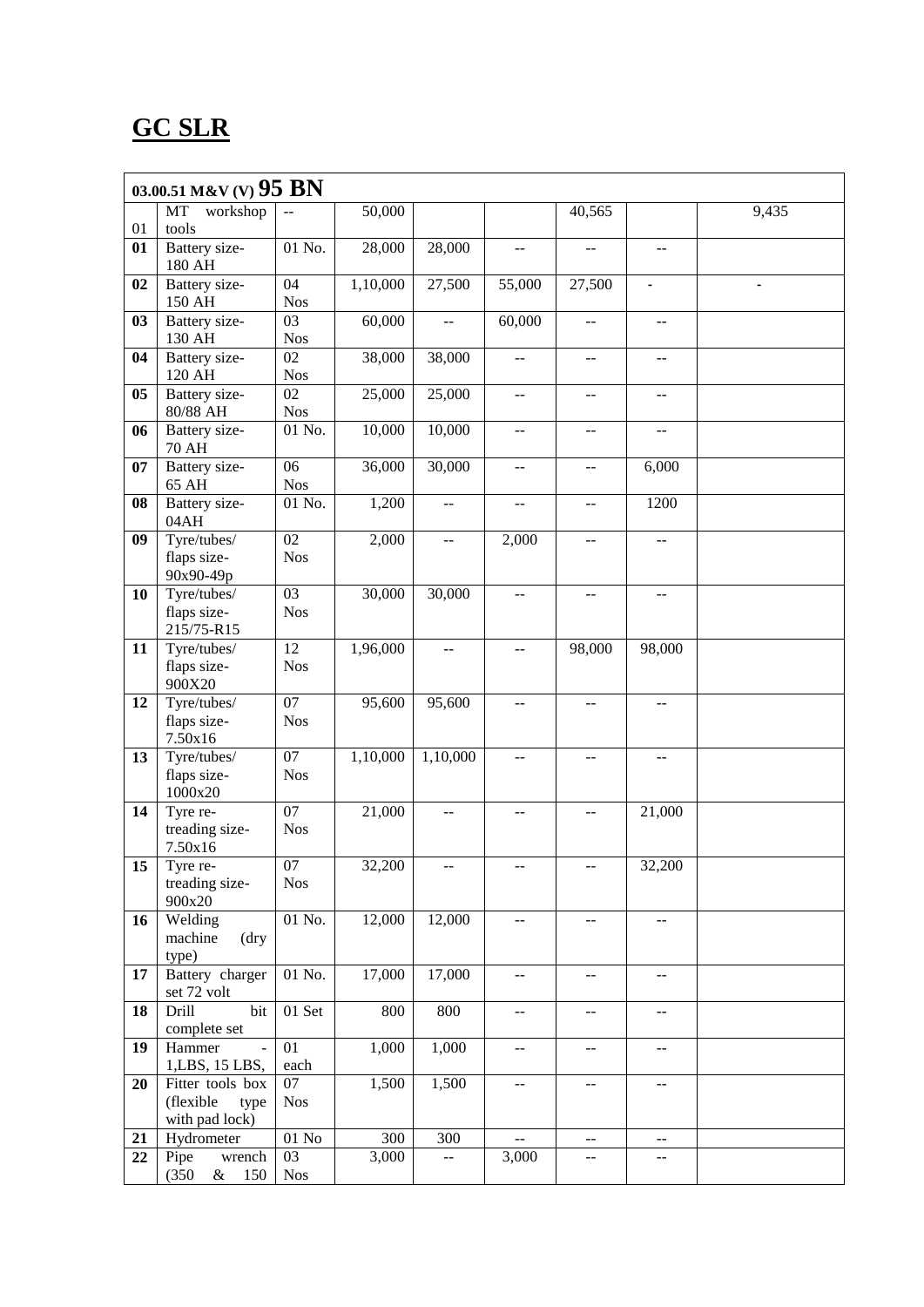|                 | mm)                                 |                 |            |                                               |                                               |                                               |                                                  |                                               |           |                   |  |
|-----------------|-------------------------------------|-----------------|------------|-----------------------------------------------|-----------------------------------------------|-----------------------------------------------|--------------------------------------------------|-----------------------------------------------|-----------|-------------------|--|
| 23              | Nose Plier                          | 7 Nos           | 1,500      | $\overline{a}$                                | 1,500                                         | $\overline{a}$                                |                                                  | $-$                                           |           |                   |  |
| 24              | driver<br>Screw                     | $\overline{07}$ | 2,000      |                                               | 2,000                                         |                                               |                                                  | --                                            |           |                   |  |
|                 | flate 250 mm,                       | each            |            |                                               |                                               |                                               |                                                  |                                               |           |                   |  |
|                 | 150mm                               |                 |            |                                               |                                               |                                               |                                                  |                                               |           |                   |  |
| 25              | driver<br><b>Screw</b>              | 07              | 500        | --                                            | $-1$                                          | 500                                           |                                                  | --                                            |           |                   |  |
|                 | squire<br>four                      | each            |            |                                               |                                               |                                               |                                                  |                                               |           |                   |  |
|                 | 150mm<br>$\&$                       |                 |            |                                               |                                               |                                               |                                                  |                                               |           |                   |  |
|                 | champion set                        |                 |            |                                               |                                               |                                               |                                                  |                                               |           |                   |  |
| 26              | Socket spanner                      | $01$ set        | 2,200      | $\mathord{\hspace{1pt}\text{--}\hspace{1pt}}$ | $\overline{\phantom{m}}$                      | 2,200                                         |                                                  | $\mathord{\hspace{1pt}\text{--}\hspace{1pt}}$ |           |                   |  |
| 27              | Tin<br>cutter                       | 07              | 3,700      | --                                            | --                                            | 3,700                                         |                                                  | --                                            |           |                   |  |
|                 | medium size                         | <b>Nos</b>      |            |                                               |                                               |                                               |                                                  |                                               |           |                   |  |
| 28              | Scissor 150 mm                      | 03              | 500        | $\mathord{\hspace{1pt}\text{--}\hspace{1pt}}$ | $- -$                                         | 500                                           |                                                  | $- -$                                         |           |                   |  |
|                 |                                     | <b>Nos</b>      |            |                                               |                                               |                                               |                                                  |                                               |           |                   |  |
| 29              | Spark<br>plug                       | 01 No.          | 600        | $\overline{a}$                                | --                                            | 600                                           |                                                  | --                                            |           |                   |  |
|                 | remover                             |                 |            |                                               |                                               |                                               |                                                  |                                               |           |                   |  |
|                 | (Gypsy)                             |                 |            |                                               |                                               |                                               |                                                  |                                               |           |                   |  |
| 30              | Rotary<br>barrel                    | $01$ No         | 6,000      | $-$                                           | $\sim$ $\sim$                                 | $-$                                           |                                                  | 2,300                                         |           |                   |  |
|                 | pump                                |                 |            |                                               |                                               |                                               |                                                  |                                               |           |                   |  |
| 31              | Up-keep                             | 43              | 10,70,00   | 300,000                                       | 3,50,000                                      | 2,50,00                                       |                                                  | 1,70,00                                       |           |                   |  |
|                 | mainatainance                       | Vehicl          | $\Omega$   |                                               |                                               | $\boldsymbol{0}$                              |                                                  | $\boldsymbol{0}$                              |           |                   |  |
|                 | of unit vehicles                    | es              |            |                                               |                                               |                                               |                                                  |                                               |           |                   |  |
|                 |                                     |                 |            | G/Total                                       | 7,26,700                                      |                                               | 4,03,500                                         | 3,83,000 3,30,700                             |           |                   |  |
| SI              | Nomenclature                        |                 | <b>QTY</b> | <b>Estimated</b>                              |                                               |                                               | Amount to be booked-Quarter wise                 |                                               |           |                   |  |
| No.             |                                     |                 |            | <b>Amount</b>                                 | 1 <sup>st</sup>                               | 2 <sup>nd</sup>                               | 3 <sup>rd</sup>                                  | $4th$ Qtr                                     |           | <b>Remarks if</b> |  |
|                 |                                     |                 |            |                                               | Qtr                                           | Qtr                                           | Qtr                                              |                                               |           | any               |  |
| 01              | Oil filter remover chain &          |                 | 02 each    | 8,000                                         | 8,000                                         | --                                            | $-$                                              | $-$                                           |           |                   |  |
|                 | steel patti type                    |                 |            |                                               |                                               |                                               |                                                  |                                               |           |                   |  |
| 02              | Bench Grinder machine               |                 | 01 No.     |                                               | 10,000 10,000                                 | $\overline{a}$                                | --                                               | $-$                                           |           |                   |  |
|                 | complete set                        |                 |            |                                               |                                               |                                               |                                                  |                                               |           |                   |  |
| 03              | Allen key complete set              |                 | $01$ set   | 4,000                                         | 4,000                                         | $-$                                           | $-$                                              | $-$                                           |           |                   |  |
| 04              | Piston ring compressor              |                 | $01$ No    | 4,200                                         | 4,200                                         | --                                            | --                                               | $-$                                           |           |                   |  |
| 05 <sub>1</sub> | File smooth flate, round 150        |                 | 05 each    | 8,000                                         | 8,000                                         | $-$                                           | --                                               | --                                            |           |                   |  |
|                 | mm, hald round 250 mm &             |                 |            |                                               |                                               |                                               |                                                  |                                               |           |                   |  |
|                 | rough flat 250 mm.                  |                 |            |                                               |                                               |                                               |                                                  |                                               |           |                   |  |
| 06              | D- spanner $(6x7x30x32)$            |                 | 07 Set     | 8,500                                         | $\overline{a}$                                | 8,500                                         | $-$                                              | --                                            |           |                   |  |
| 07              |                                     |                 |            |                                               |                                               |                                               | --                                               | $-$                                           |           |                   |  |
| 08              | Adjustable wrench (250 $\&$         |                 | 7 Nos      | 4,000                                         | $- -$                                         | 4,000                                         | --                                               | --                                            |           |                   |  |
|                 | 150 mm)                             |                 |            |                                               |                                               |                                               |                                                  |                                               |           |                   |  |
| 09              | Chisel small (13x150 mm $&$ 07 each |                 |            | 5,000                                         | $- -$                                         | --                                            | 5,000                                            | --                                            |           |                   |  |
|                 | big size 25x200 mm                  |                 |            |                                               |                                               |                                               |                                                  |                                               |           |                   |  |
| 10              | Table vice                          |                 | $03$ Nos   | 5,500                                         | $\mathord{\hspace{1pt}\text{--}\hspace{1pt}}$ | $ -$                                          | 44                                               |                                               | 5,500     |                   |  |
| 11              | Up-keep mainatainance of            |                 | 43         | $-$                                           |                                               | 70,000                                        | 50,000                                           |                                               | 30,000    |                   |  |
|                 | unit vehicles                       |                 | Vehicles   |                                               |                                               |                                               |                                                  |                                               |           |                   |  |
|                 | Nomenclature                        |                 |            |                                               | <b>Total 34,200</b>                           |                                               | 82,500 55,000                                    |                                               | 35,500    |                   |  |
| SI<br>No.       |                                     |                 | <b>QTY</b> | <b>Estimated</b><br><b>Amount</b>             | $1st$ Qtr                                     | 2 <sup>nd</sup>                               | Amount to be booked-Quarter wise<br>$3^{\rm rd}$ |                                               | $4th$ Qtr | <b>Remarks</b> if |  |
|                 |                                     |                 |            |                                               |                                               | Qtr                                           | Qtr                                              |                                               |           | any               |  |
| 01              | Air compressor electric cap-01 No.  |                 |            | 35,000                                        | 35,000                                        | $\mathord{\hspace{1pt}\text{--}\hspace{1pt}}$ | $-$                                              |                                               | --        |                   |  |
|                 | 90 pound                            |                 |            |                                               |                                               |                                               |                                                  |                                               |           |                   |  |
| 02              | Ring spanner $(6x7x30x32)$          |                 | 07 Set     | 6,200                                         | $-$                                           | 6,200                                         | $\overline{\phantom{a}}$                         |                                               | --        |                   |  |
| 03              | Hydrolic jack with handle-          |                 | $01$ No    | 4,500                                         | $- -$                                         | 4,500                                         | $-$                                              |                                               | --        |                   |  |
|                 | 50 ton                              |                 |            |                                               |                                               |                                               |                                                  |                                               |           |                   |  |
| 04              | Table for washing (small $& 05$ Nos |                 |            | 10,000                                        | $-$                                           | $-$                                           | 10,000                                           |                                               | --        |                   |  |
|                 | med ium)                            |                 |            |                                               |                                               |                                               |                                                  |                                               |           |                   |  |
| 05              | File triangular, flate $\&$         |                 | 07 each    | 6,000                                         | $-$                                           | $\mathord{\hspace{1pt}\text{--}\hspace{1pt}}$ | $\overline{\phantom{a}}$                         |                                               | 6,000     |                   |  |
|                 | round                               |                 |            |                                               |                                               |                                               |                                                  |                                               |           |                   |  |
|                 |                                     |                 |            | <b>Total</b>                                  | 35,000                                        | 10,70<br>$\bf{0}$                             | 10,00<br>$\bf{0}$                                |                                               | 6,000     |                   |  |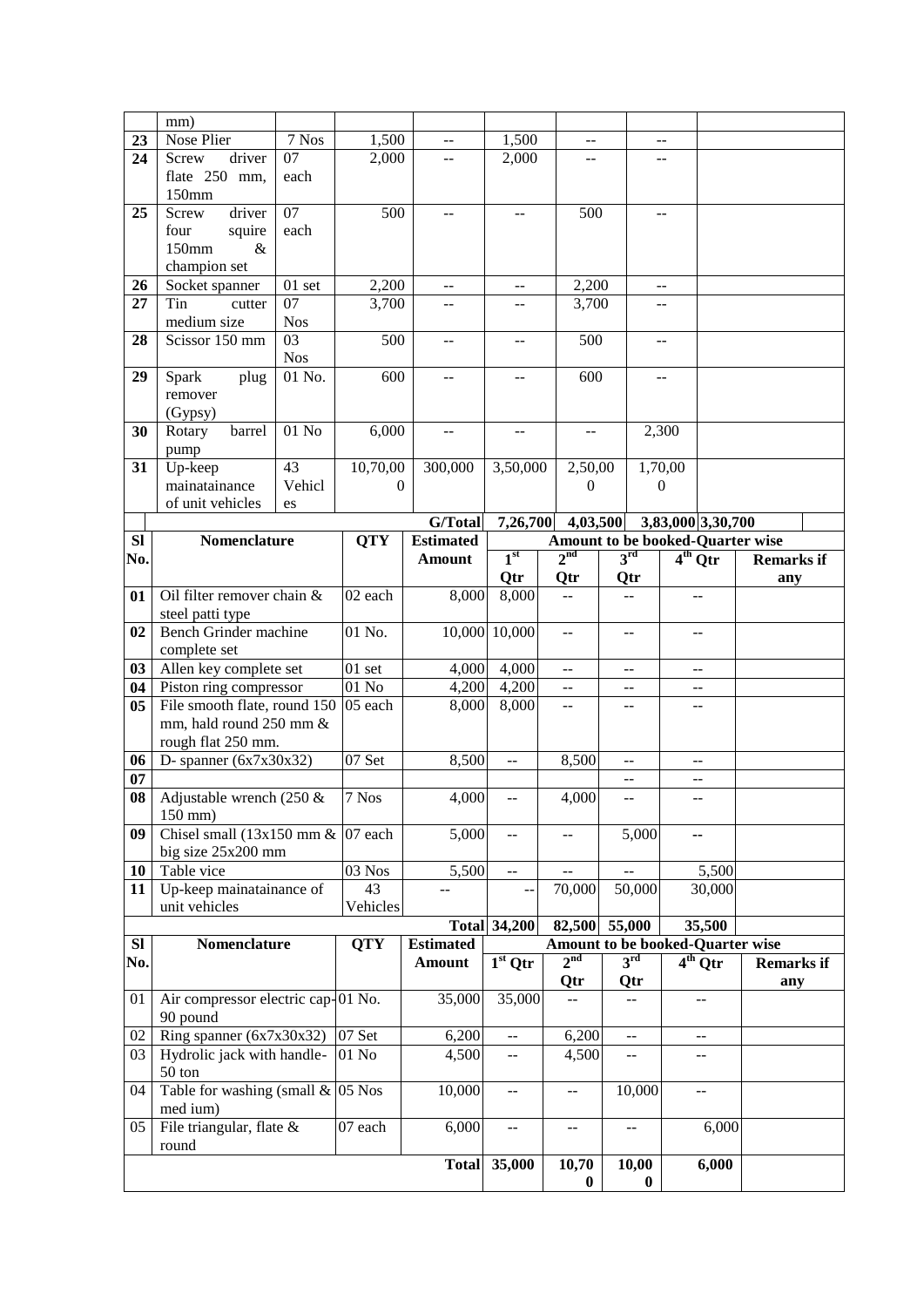| <b>112 BN</b> |                                                  |     |            |                       |        |     |        |      |
|---------------|--------------------------------------------------|-----|------------|-----------------------|--------|-----|--------|------|
| 03            | Repairing and                                    | A/R | 1000000.00 |                       | 5 Lacs | 5   | 5 Lacs | 5    |
|               | maintenance of                                   |     |            |                       |        | Lac |        | Lacs |
|               | various vehicles                                 |     |            |                       |        | S   |        |      |
|               | M/Motor cycle                                    |     |            |                       |        |     |        |      |
|               | Battery of all type                              | A/R | 400000.00  |                       |        |     |        |      |
|               | of vehicle                                       |     |            |                       |        |     |        |      |
|               | Tyre resoling                                    | A/R | 200000.00  |                       |        |     |        |      |
|               | Purchase of Tyre of                              | A/R | 200000.00  |                       |        |     |        |      |
|               | M/Cycles & Light                                 |     |            |                       |        |     |        |      |
|               | vehicle                                          |     |            |                       |        |     |        |      |
|               | Work shop/ vehicle                               | A/R | 200000.00  |                       |        |     |        |      |
|               | tools                                            |     |            |                       |        |     |        |      |
|               |                                                  |     | 2000000.00 |                       |        |     |        |      |
| 01            | Repairing and maintenance<br>of various vehicles | A/R | 1000000.00 | 1000000.0             |        |     |        |      |
|               | M/Motor cycle                                    |     |            | $\Omega$              |        |     |        |      |
| 02            | Battery of all type                              | A/R | 400000.00  | 400000.00             |        |     |        |      |
|               | of vehicle                                       |     |            |                       |        |     |        |      |
| 03            | Tyre resoling                                    | A/R | 200000.00  | 200000.00             |        |     |        |      |
| 04            | Purchase of Tyre of<br>M/Cycles & Light vehicle  | A/R | 200000.00  | 200000.00             |        |     |        |      |
| 05            | Work shop/                                       | A/R | 200000.00  | 200000.00             |        |     |        |      |
|               | vehicle tools                                    |     |            |                       |        |     |        |      |
|               |                                                  |     | 2000000.00 | 2000000.0<br>$\bf{0}$ |        |     |        |      |

## **03.00.51 M.V.(V)(G) 136 BN**

| S1             | Nomenclature           | Qty  | Estimated | Amount booked/ to be booked |                          | Remaining                |         |                 |
|----------------|------------------------|------|-----------|-----------------------------|--------------------------|--------------------------|---------|-----------------|
| N <sub>o</sub> |                        |      | Amount    | 1st Qtr                     | 2nd Qtr                  | 3rd Qtr                  | 4th Qtr | Amount to be    |
|                |                        |      |           |                             |                          |                          |         | booked in 2019- |
|                |                        |      |           |                             |                          |                          |         | 20              |
| 01             | Spare parts and        | Ц.,  | 167560    | $-$                         | $\overline{\phantom{m}}$ | $-$                      | 167560  | 167560          |
|                | Job work               |      |           |                             |                          |                          |         |                 |
| 02             | Modification of        | 01   | 52350     | $\overline{\phantom{a}}$    | --                       | $-$                      | 52350   | 52350           |
|                | new Scorpio            |      |           |                             |                          |                          |         |                 |
| 03             | Modification of        | 01   | 32756     | $-$                         | $-$                      | $-$                      | 32756   | 32756           |
|                | new bolero             |      |           |                             |                          |                          |         |                 |
| 04             | Converting 2           | 02   | 249250    | $-$                         | $-$                      | $-$                      | 249250  | 249250          |
|                | vehs into semi         |      |           |                             |                          |                          |         |                 |
|                | B/P                    |      |           |                             |                          |                          |         |                 |
| S1             | Nomenclature           | Qty  | Estimated |                             | Amount booked qtr wise   |                          |         | Remarks if any  |
| N <sub>o</sub> |                        |      | Amount    | 1st Qtr                     | 2nd Qtr                  | 3rd Qtr                  | 4th Qtr |                 |
| 01             | Semi B/P               | 3    | 2.5 Lakh  | 2.5                         | $-$                      | $-$                      | $-$     |                 |
|                |                        | Vehs |           | Lakh                        |                          |                          |         |                 |
| 02             | <b>Job Work</b>        | 20   | 10 Lakhs  | 5 lakh                      | 5 lakh                   | $-$                      | $-$     |                 |
|                |                        | Vehs |           |                             |                          |                          |         |                 |
| 03             | <b>Vehicle Battery</b> | 20   | 3.5 Lakh  |                             | 3.5                      | $-$                      | $-$     |                 |
|                |                        | Pcs  |           |                             | Lakh                     |                          |         |                 |
| 04             | Tyre, Tube &           | 10   | 5 Lakhs   | $\overline{2.5}$            | 2.5                      | $\sim$ $\sim$            | $-$     |                 |
|                | Flaps                  | Vehs |           | Lakh                        | Lakh                     |                          |         |                 |
| 05             | <b>Spare Parts</b>     | 40   | 3 Lakhs   |                             | 3                        | $\overline{\phantom{a}}$ | $-$     |                 |
|                |                        | Vehs |           |                             | Lakhs                    |                          |         |                 |
| S1             | Nomenclature           | Qty  | Estimated |                             | Amount booked qtr wise   |                          |         | Remarks if any  |
| N <sub>o</sub> |                        |      | Amount    | 1st Qtr                     | 2nd Qtr                  | 3rd Qtr                  | 4th Qtr |                 |
| 01             | Running defect         | 40   | 5 Lakhs   | $-$                         | $-$                      | 5                        | $-$     |                 |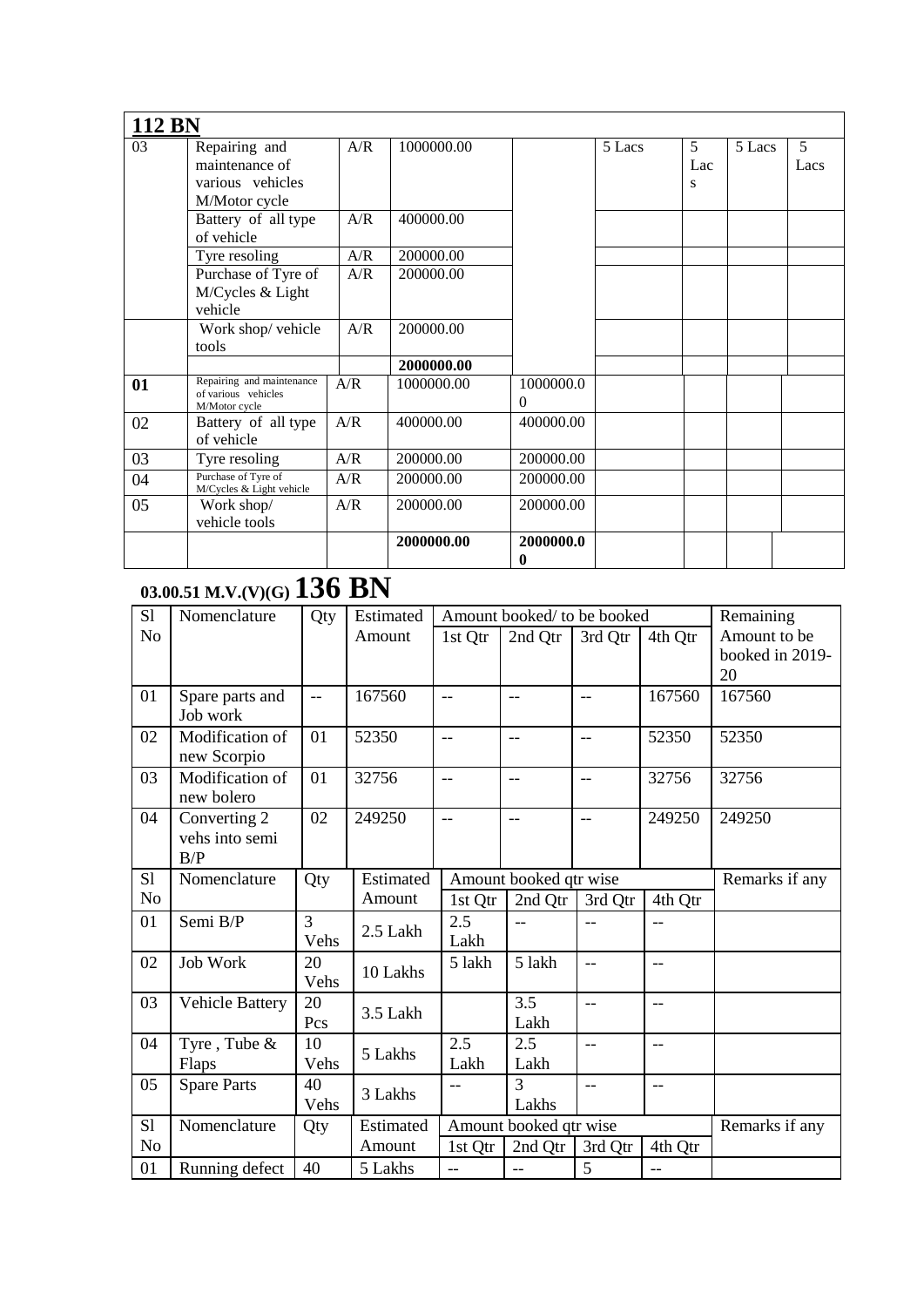|                | parts                                                                                                                                                                                                  | Vehs                          |                            |                                          |                          |                          | Lakhs                     |                                   |                |                |
|----------------|--------------------------------------------------------------------------------------------------------------------------------------------------------------------------------------------------------|-------------------------------|----------------------------|------------------------------------------|--------------------------|--------------------------|---------------------------|-----------------------------------|----------------|----------------|
| 02             | Overhauling                                                                                                                                                                                            | 03<br>Vehs                    | 5 Lakh                     | $\overline{\phantom{m}}$                 | $\overline{\phantom{m}}$ |                          | 5 Lakh                    |                                   |                |                |
| S1             | Nomenclature                                                                                                                                                                                           | Qty                           | Estimated                  | Amount booked qtr wise                   |                          |                          |                           |                                   | Remarks if any |                |
| N <sub>o</sub> |                                                                                                                                                                                                        |                               | Amount                     | 1st Qtr                                  |                          | 2nd Qtr                  | 3rd Qtr                   | 4th Qtr                           |                |                |
| 01             | 1 TB Hard<br>Disk                                                                                                                                                                                      | 10<br>Pcs                     | $50,000/-$                 | $-$                                      |                          | 50000                    | $-$                       | $-$                               |                |                |
| S1             | Nomenclature                                                                                                                                                                                           | Qty                           | Estimated                  | Amount booked qtr wise                   |                          |                          |                           |                                   | Remarks if any |                |
| N <sub>o</sub> |                                                                                                                                                                                                        |                               | Amount                     | 1st Qtr                                  |                          | 2nd Qtr                  | 3rd Qtr                   | 4th Qtr                           |                |                |
| 01             | Vehicle paint                                                                                                                                                                                          | 44                            | 2 Lakh                     | --                                       | $-$                      |                          | $\mathbb{L}^{\mathbb{L}}$ | 2 Lakh                            |                |                |
|                | 03.00.51 M.V.(V)(G) $175$ BN                                                                                                                                                                           |                               |                            |                                          |                          |                          |                           |                                   |                |                |
| S/N            | Nomenclature                                                                                                                                                                                           | Quanti                        | Estimated                  |                                          |                          |                          |                           | <b>Amount Booked/To be Booked</b> |                |                |
| О.             |                                                                                                                                                                                                        | ty                            | Amount<br>(In<br>Lakhs)    | 1st<br>Quarter                           |                          | 2nd<br>Quarter           |                           | $\overline{3}$ rd<br>Quarter      | 4th<br>Quarter | Remar<br>ks if |
| $\mathbf{1}$   | <b>BMI</b> Machines                                                                                                                                                                                    | 05<br><b>Nos</b>              | 450000.0<br>$\theta$       | 450000.0                                 | $\theta$                 |                          |                           |                                   |                | any            |
| $\mathbf{2}$   | Kote Management<br>System                                                                                                                                                                              | 05<br><b>Nos</b>              | 500000.0<br>$\Omega$       | 500000.0                                 | $\mathbf{0}$             |                          |                           |                                   |                |                |
| $\overline{3}$ | R.O System/Water<br><b>Treatment Plant,</b><br>Minimum 500<br><b>LPH</b> Capacity                                                                                                                      | $\overline{05}$<br><b>Nos</b> | 1000000.<br>00             | 500000.0                                 | $\theta$                 |                          | 500000.00                 |                                   |                |                |
| $\overline{4}$ | Multifunctional<br>Printer/Xerox<br>Machine                                                                                                                                                            | 01 No.                        | 100000.0<br>0              | 100000.0                                 | $\Omega$                 |                          |                           | $\overline{a}$                    |                |                |
| 5              | Various Sports<br>Items                                                                                                                                                                                | $\overline{\phantom{a}}$      | 250000.0<br>0              | ÷,                                       |                          | $\overline{\phantom{a}}$ |                           | 250000.00                         |                |                |
| 6              | Pulse Oxymeter for<br>M.I. Room and<br>each coys                                                                                                                                                       | 08<br><b>Nos</b>              | 100000.0<br>$\theta$       | 100000.0                                 | $\Omega$                 |                          |                           |                                   |                |                |
| $\tau$         | Fire Extinguisher                                                                                                                                                                                      | 50<br><b>Nos</b>              | 250000.0<br>$\Omega$       | 250000.0                                 | $\theta$                 | ÷,                       |                           |                                   |                |                |
| 8              | <b>LED TV (Various</b><br>sizes) (To be<br>installed up to<br>Platoon level)                                                                                                                           | 15<br><b>Nos</b>              | 300000.0<br>$\overline{0}$ |                                          |                          |                          |                           |                                   | 300000.00      |                |
| 9              | Various Mess<br>Utensils like,<br>Degcha Steel and<br>Aluminium (Small<br>& Big), Parat Steel,<br>Iron Karaih, Gas<br>Chulha, Gas<br>Chulha for<br>Chappati, Steel<br>Container, Steel<br>Hot Case etc |                               | 300000.0<br>$\theta$       | 150000.0<br>$\boldsymbol{0}$             |                          | 150000.00                |                           |                                   |                |                |
| 10             | Water Filter                                                                                                                                                                                           | 25<br><b>Nos</b>              | 75000.00                   |                                          |                          |                          |                           | 75000.00                          |                |                |
| 11             | Mixture Grinder<br>(Heavy Duty)                                                                                                                                                                        | 10<br><b>Nos</b>              | 100000.0                   | 100000.0<br>$\boldsymbol{0}$<br>$\theta$ |                          | ٠                        |                           |                                   |                |                |
| 12             | Phowrah with<br>Handle                                                                                                                                                                                 | 100<br><b>Nos</b>             | 50000.00                   | 50000.00                                 |                          | $\overline{\phantom{a}}$ |                           | $\overline{\phantom{0}}$          |                |                |
| 13             | <b>Talwar Grass</b><br>Cutter                                                                                                                                                                          | 300<br><b>Nos</b>             | 30000.00                   | 30000.00                                 |                          |                          |                           |                                   |                |                |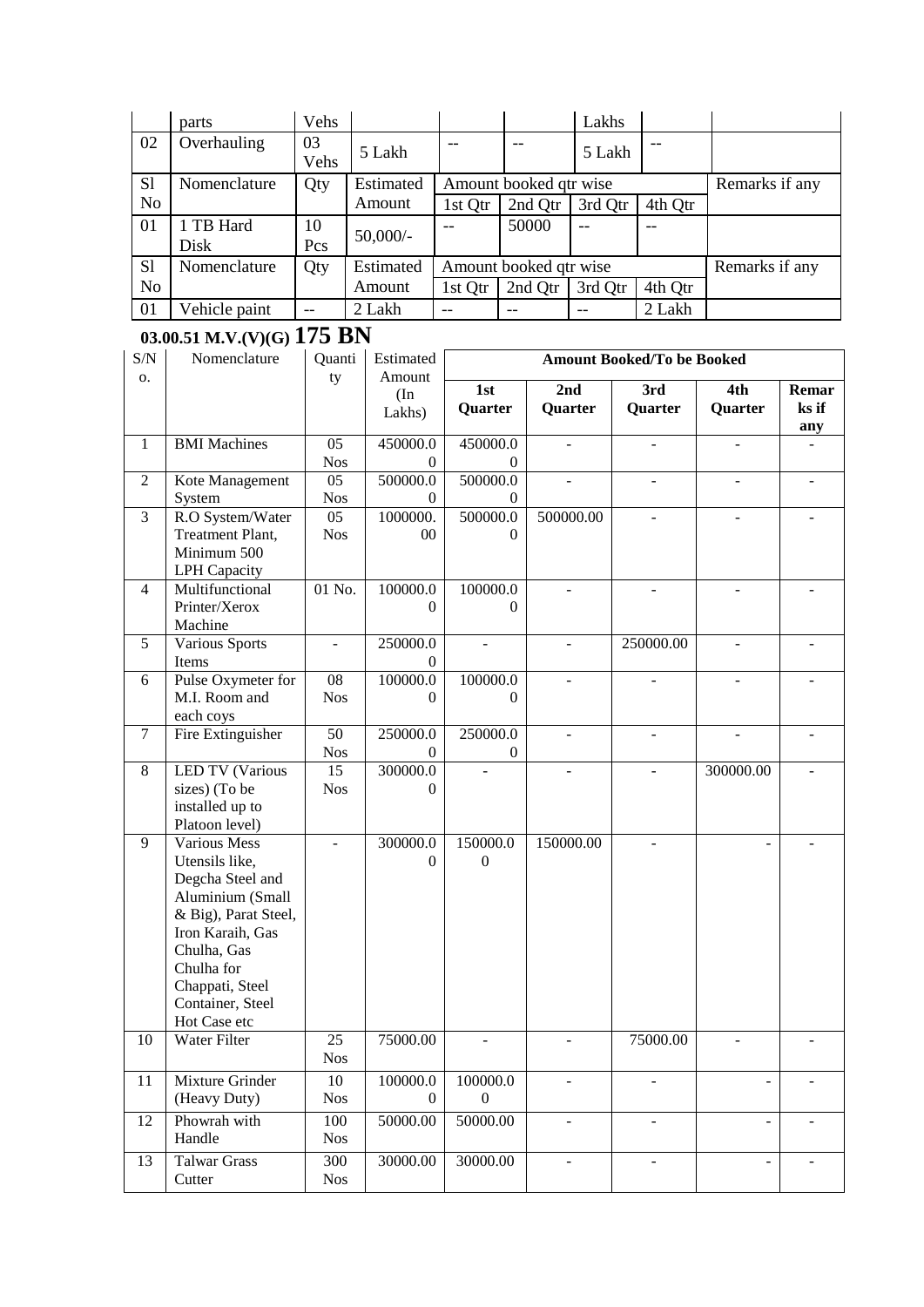| 14  | Pick Axe with                                                                                |          | 300          | 90000.00   |          |                                             |                | 90000.00  |                                   |           |                |           |
|-----|----------------------------------------------------------------------------------------------|----------|--------------|------------|----------|---------------------------------------------|----------------|-----------|-----------------------------------|-----------|----------------|-----------|
|     | Handle                                                                                       |          | <b>Nos</b>   |            |          |                                             |                |           |                                   |           |                |           |
| 15  | Classroom Chair                                                                              |          | 100          | 100000.0   |          |                                             |                |           | 100000.00                         |           |                |           |
|     |                                                                                              |          | <b>Nos</b>   |            | 0        |                                             |                |           |                                   |           |                |           |
| 16  | <b>Motorized Grass</b>                                                                       |          | 04           | 120000.0   |          |                                             |                | 120000.00 |                                   |           |                |           |
|     | <b>Cutter Machine</b>                                                                        |          | <b>Nos</b>   |            | 0        |                                             |                |           |                                   |           |                |           |
| 17  | Tiffin (10 Men Set)                                                                          |          | 24           | 120000.0   |          | 120000.0                                    |                |           |                                   |           |                |           |
|     |                                                                                              |          | <b>Nos</b>   |            | 0        | $\Omega$                                    |                |           |                                   |           |                |           |
|     |                                                                                              |          | <b>Total</b> |            | 3935000. | 2350000.                                    |                | 860000.00 |                                   | 425000.00 | 300000.00      |           |
|     |                                                                                              |          |              |            | 00       |                                             | 00             |           |                                   |           |                |           |
|     |                                                                                              |          |              |            |          |                                             |                |           |                                   |           |                |           |
|     | Expected liability to Spill over to the next financial year i.e. 2017-18, 2018-19 to 2019-20 |          |              |            |          |                                             |                |           |                                   |           |                |           |
|     |                                                                                              |          |              |            |          | <b>Account Head: 03.00.51 M.V (V) Genl.</b> |                |           |                                   |           |                |           |
| S/N | Nomenclatu                                                                                   | Quantity |              | Estimated  |          |                                             |                |           | <b>Amount Booked/To be Booked</b> |           |                |           |
| 0.  | re                                                                                           |          |              | Amount     |          | 1st                                         | 2nd            |           | 3rd                               |           | 4th            | Remainin  |
|     |                                                                                              |          |              |            |          | Quarter                                     | <b>Ouarter</b> |           | <b>Ouarter</b>                    |           | <b>Ouarter</b> | g amount  |
|     |                                                                                              |          |              |            |          |                                             |                |           |                                   |           |                | to be     |
|     |                                                                                              |          |              |            |          |                                             |                |           |                                   |           |                | booked in |
|     |                                                                                              |          |              |            |          |                                             |                |           |                                   |           |                | 2019-20   |
| 1   | <b>Nil</b>                                                                                   | Nil      |              | <b>Nil</b> |          | Nil                                         | <b>Nil</b>     |           | Nil                               |           | Nil            | Nil       |

### **03.00.51 M&V (V) 178 BN**

Expected liability to spill over to the next financial year i.e. from 2017-18-/2018-19 to 2019-20

| Sl no | Nomenclature | Otv | Estimated | Amount booked /to be booked |           |           |           |                          |  |  |
|-------|--------------|-----|-----------|-----------------------------|-----------|-----------|-----------|--------------------------|--|--|
|       |              |     | amount    | 1 SU                        | $\sim$ nd | $3rd$ Qtr | $4th$ Otr | Remaining<br>amount      |  |  |
|       |              |     |           | Otr                         | Otr       |           |           | booked<br>be<br>tο<br>1n |  |  |
|       |              |     |           |                             |           |           |           | 2019-20                  |  |  |
| 01    | Nil          | Nil | Nil       | Nil                         | Nil       | Nil       | Nil       | Nil                      |  |  |

### PART –A 50% Critical items

| S/n | Name                                      | of             |     | Qty       |   | Estimated       | Amount booked /to be booked |                             |                 |     |                                                   |                 |                |
|-----|-------------------------------------------|----------------|-----|-----------|---|-----------------|-----------------------------|-----------------------------|-----------------|-----|---------------------------------------------------|-----------------|----------------|
|     | items                                     |                |     |           |   | cost (amt)      |                             | $1st$ Qtr                   | 2 <sup>nd</sup> |     | $3rd$ Qtr                                         | 4 <sup>th</sup> | Remarks if any |
|     |                                           |                |     |           |   | in lakhs)       |                             |                             | Qtr             |     |                                                   | Qtr             |                |
| 1   | 3                                         |                | 4   |           | 5 |                 | $\overline{7}$              |                             | 8               |     | 9                                                 | 10              |                |
| 01  | <b>Battery</b>                            |                |     | 15        |   | 500000          |                             | 250000                      |                 |     | 250000                                            |                 |                |
| 02  | Tyre/tube/flap                            |                |     | 12        |   | 500000          |                             | 250000                      |                 |     | 250000                                            |                 |                |
| 03  | Vehicle                                   |                |     | 500       |   | 250000          |                             | 250000                      |                 |     |                                                   |                 |                |
|     | paints                                    |                |     |           |   |                 |                             |                             |                 |     |                                                   |                 |                |
| 04  | MT tarpaulin                              |                |     | 15        |   | 250000          |                             |                             |                 |     | 250000                                            |                 |                |
| 05  | Vehicle repair                            |                |     | 42        |   | 3000000         |                             | 1000000                     | 500000          |     | 750000                                            | 750000          |                |
| 06  | Vehicular                                 |                |     | 26        |   | 750000          |                             | 500000                      | 250000          |     |                                                   |                 |                |
|     | <b>CCTV</b>                               |                |     |           |   |                 |                             |                             |                 |     |                                                   |                 |                |
|     | camera                                    |                |     |           |   |                 |                             |                             |                 |     |                                                   |                 |                |
|     | Total                                     |                |     |           |   | 5250000         |                             | 2250000                     |                 |     | 750000 1500000                                    | 750000          |                |
|     | PART -B 30% for wants or not so essential |                |     |           |   |                 |                             |                             |                 |     |                                                   |                 |                |
| S/n | Name                                      | Qty            |     | Estimated |   |                 |                             | Amount booked /to be booked |                 |     |                                                   |                 |                |
|     | of                                        |                |     | cost (amt |   | 1 <sup>st</sup> | 2 <sup>nd</sup>             | 3 <sup>rd</sup>             | 4 <sup>th</sup> |     | Remarks if any                                    |                 |                |
|     | items                                     |                |     | in lakhs) |   | Qtr             | Qtr                         | Qtr                         | Qtr             |     |                                                   |                 |                |
| 1   | 3                                         | $\overline{4}$ | 5   |           |   | 7               | 8                           | 9                           | 10              |     |                                                   |                 |                |
| 01  | Nil                                       | <b>Nil</b>     | Nil |           |   | Nil             | Nil                         | Nil                         | Nil             | Nil |                                                   |                 |                |
|     | Total                                     |                |     |           |   |                 |                             |                             |                 |     |                                                   |                 |                |
|     | PART-B                                    | 20%            |     |           |   |                 |                             |                             |                 |     | for future goals of which 5% miscellaneous items. |                 |                |
| S/n | Name                                      | Qty            |     | Estimated |   |                 |                             | Amount booked /to be booked |                 |     |                                                   |                 |                |
|     | of                                        |                |     | cost (amt |   | 1 <sup>st</sup> | 2 <sup>nd</sup>             | 3 <sup>rd</sup>             | 4 <sup>th</sup> |     | Remarks if any                                    |                 |                |
|     | items                                     |                |     | in lakhs) |   | Qtr             | Qtr                         | Qtr                         | Qtr             |     |                                                   |                 |                |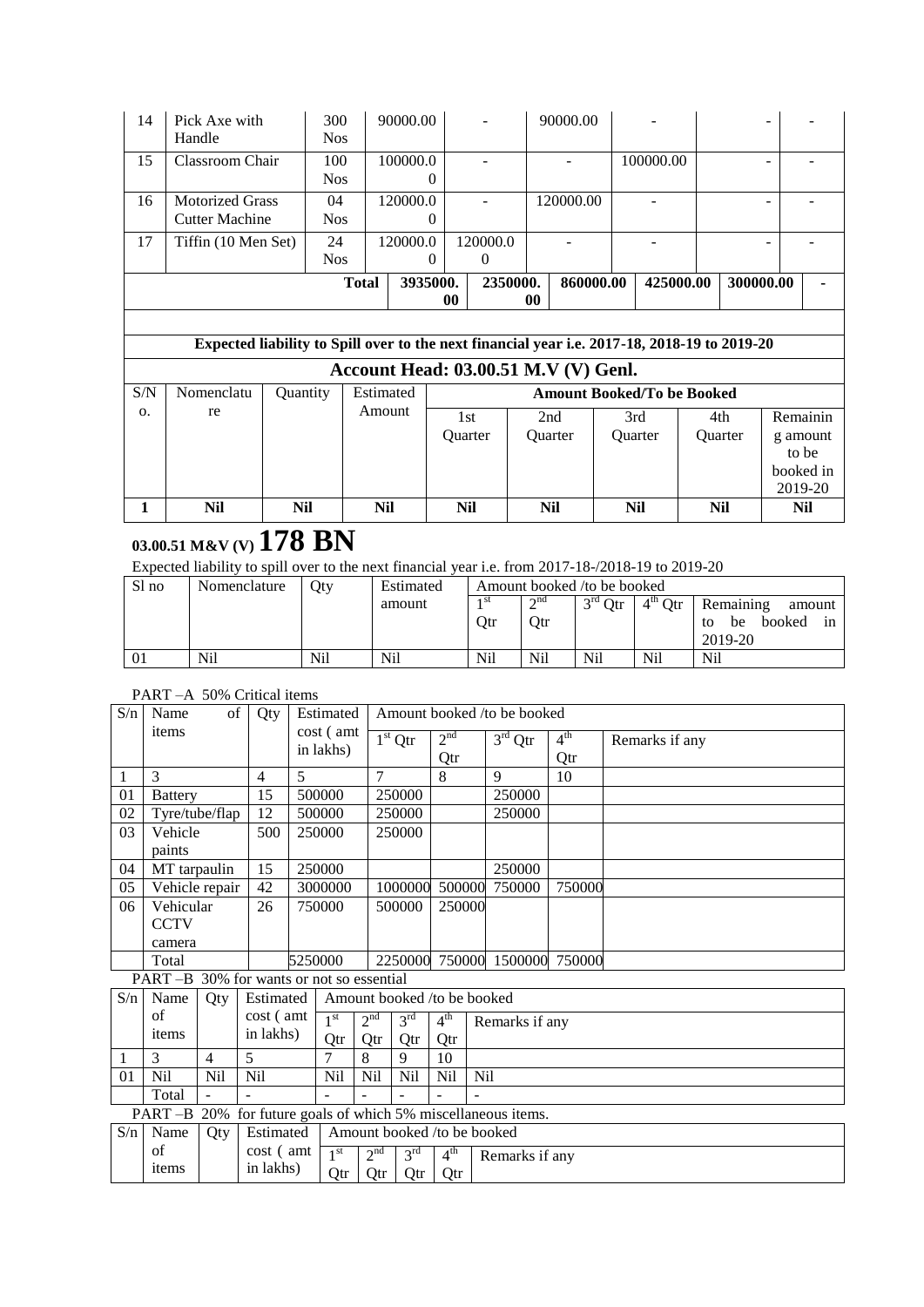|                 | -     |                         |        | -                        | $\Omega$<br>ം             | $\sim$                   | 1 <sub>0</sub><br>1 <b>V</b>                                      |        |
|-----------------|-------|-------------------------|--------|--------------------------|---------------------------|--------------------------|-------------------------------------------------------------------|--------|
| $^{\sim}$<br>V1 | Nil   | $X^T$<br>N <sub>1</sub> | Nil    | Nil                      | $x + 1$<br>N <sub>1</sub> | N <sub>i</sub> 1<br>TAIT | $\mathbf{X}$<br>N <sub>1</sub><br>the contract of the contract of | Nil    |
|                 | Total | $\sim$                  | $\sim$ | $\overline{\phantom{a}}$ | $\overline{\phantom{a}}$  | $\sim$                   | -                                                                 | $\sim$ |

## **GC SLR :-**

### **Procurement Plan 2019-20 Expected liability to spill over to the next financial year i.e. from 2017-18/2018-19 to 2019-20 (Separate sheet for each head)**

### **03.00.51 MV (V)**

| S.No. | Nomenclature | <b>Qty</b> | Estimated | Amount booked/to be booked |             |                 |             |              |  |  |
|-------|--------------|------------|-----------|----------------------------|-------------|-----------------|-------------|--------------|--|--|
|       |              |            | Amount    |                            |             |                 |             |              |  |  |
|       |              |            |           | 1 St                       | $\gamma$ nd | $2^{\text{rd}}$ | $4^{\rm m}$ | Remaining    |  |  |
|       |              |            |           | Qtr                        | Qtr         | Qtr             | Qtr         | Amount to be |  |  |
|       |              |            |           |                            |             |                 |             | booked in    |  |  |
|       |              |            |           |                            |             |                 |             | 2019-20      |  |  |
|       | Nil          | $- -$      | --        | --                         | --          |                 |             |              |  |  |

#### **Part A-50% Critical Items 03.00.51 MV (V)**

| S.No           | Nomenclatur    | Qty         | Estimate | Amount booked/to be booked |           |                     |           |           |  |  |  |
|----------------|----------------|-------------|----------|----------------------------|-----------|---------------------|-----------|-----------|--|--|--|
|                |                |             | d        |                            |           |                     |           |           |  |  |  |
|                | e              |             |          |                            |           |                     |           |           |  |  |  |
|                |                |             | Amount   |                            |           |                     |           |           |  |  |  |
|                |                |             |          | $1st$ Qtr                  | $2nd$ Qtr | $3^{\rm rd}$<br>Qtr | $4th$ Qtr | Remainin  |  |  |  |
|                |                |             |          |                            |           |                     |           | g Amount  |  |  |  |
|                |                |             |          |                            |           |                     |           | to be     |  |  |  |
|                |                |             |          |                            |           |                     |           | booked in |  |  |  |
|                |                |             |          |                            |           |                     |           | 2019-20   |  |  |  |
| $\mathbf{1}$   | Tyre, tube     | 33 Nos.     | 3,40,000 | 85000                      | 11900     | 10200               | 34000     |           |  |  |  |
|                | and flap       |             |          |                            | $\theta$  | $\overline{0}$      |           |           |  |  |  |
| $\mathbf{2}$   | <b>Battery</b> | 18 Nos      | 203000   | 50750                      | 71050     | 60900               | 20300     |           |  |  |  |
| $\overline{3}$ | Tyre           | $15$ nos.   | 80000    | 20000                      | 28000     | 24000               | 8000      |           |  |  |  |
|                | retreading     |             |          |                            |           |                     |           |           |  |  |  |
| $\overline{4}$ | Running        | All vehicle | 450000   | 11250                      | 15750     | 13500               | 45000     |           |  |  |  |
|                | defect         |             |          | $\overline{0}$             | $\Omega$  | $\overline{0}$      |           |           |  |  |  |
| 5              | Engine over    | As per      | 200000   | 50000                      | 70000     | 60000               | 20000     |           |  |  |  |
|                | oiling/engin   | requireme   |          |                            |           |                     |           |           |  |  |  |
|                | e top over     | nt          |          |                            |           |                     |           |           |  |  |  |
|                | oiling/FIP     |             |          |                            |           |                     |           |           |  |  |  |
|                | over oiling    |             |          |                            |           |                     |           |           |  |  |  |
|                | Total          |             | 1273000  | 31825                      | 44555     | 38190               | 12730     |           |  |  |  |
|                |                |             |          | $\overline{0}$             | 0         | $\overline{0}$      | $\theta$  |           |  |  |  |

#### **Part-B (30% for wants or not so essential) 03.00.51 MV (V)**

| S.No. | Nomenclature | )tv     | Estimated | Amount booked/to be booked |                    |                 |             |          |  |
|-------|--------------|---------|-----------|----------------------------|--------------------|-----------------|-------------|----------|--|
|       |              |         | Amount    |                            |                    |                 |             |          |  |
|       |              |         |           | 1 St                       | $\gamma$ nd<br>Qtr | $2^{\text{rd}}$ | $4^{\rm m}$ | Remarks, |  |
|       |              |         |           | Otr                        |                    | Otr             | Otr         | if any   |  |
|       | Tool and     | All     | 20000     | 10000                      | 2000               |                 | 8000        |          |  |
|       | equipment    | vehicle |           |                            |                    |                 |             |          |  |